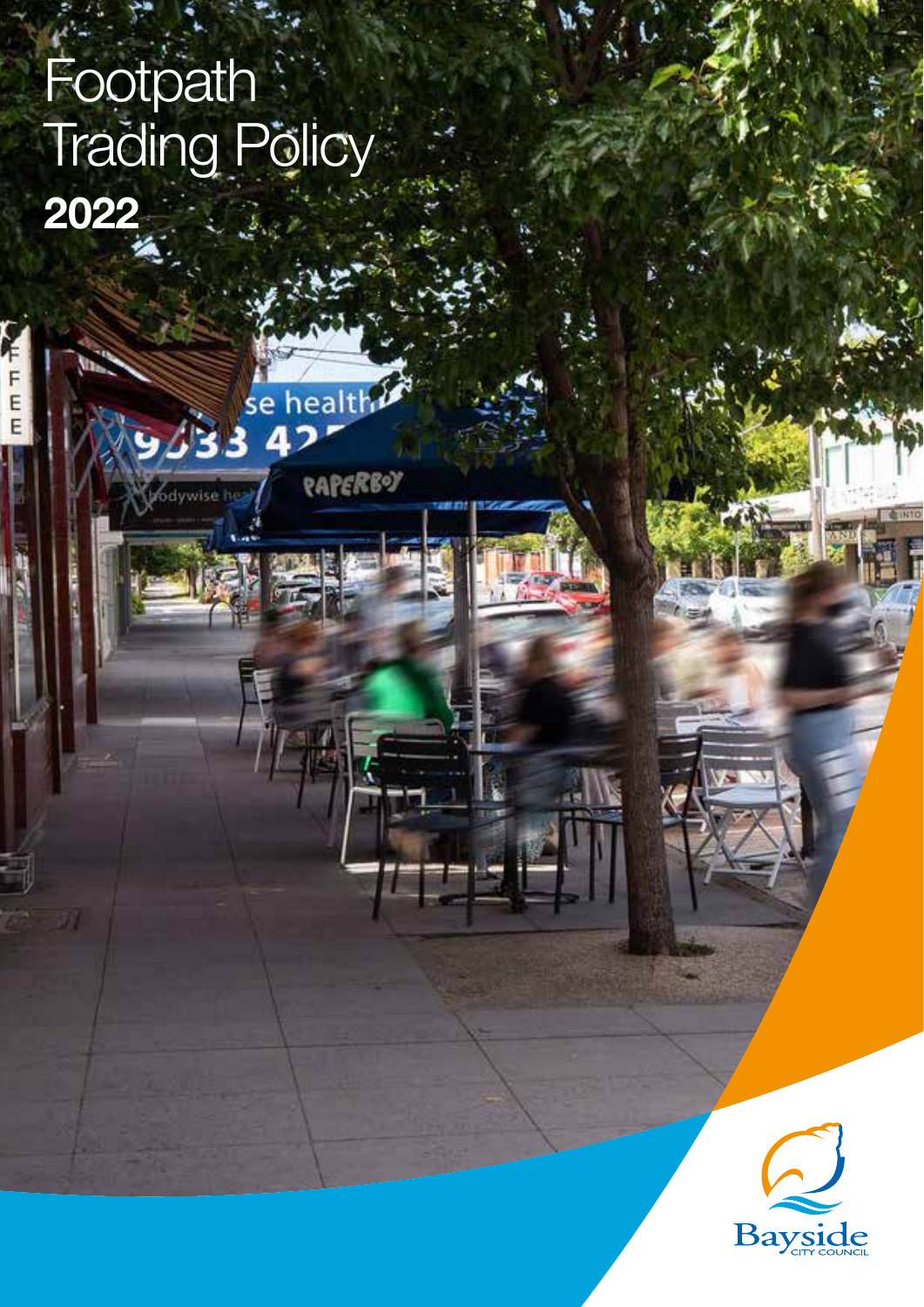

#### **Acknowledgement of Traditional Owners**

Bayside City Council proudly acknowledges the Bunurong People of the Kulin Nation as the Traditional Owners and Custodians of this land, and we pay our respects to their Elders, past, present and emerging.

Council acknowledges the Bunurong's continuing relationship to the land and waterways and respects that their connection and spiritual identity is maintained through ancient ceremonies, songlines, dance, art and living culture.

Council pays tribute to the invaluable contributions of the Bunurong and other Aboriginal and Torres Strait Island elders who have guided and continue to guide the work we do.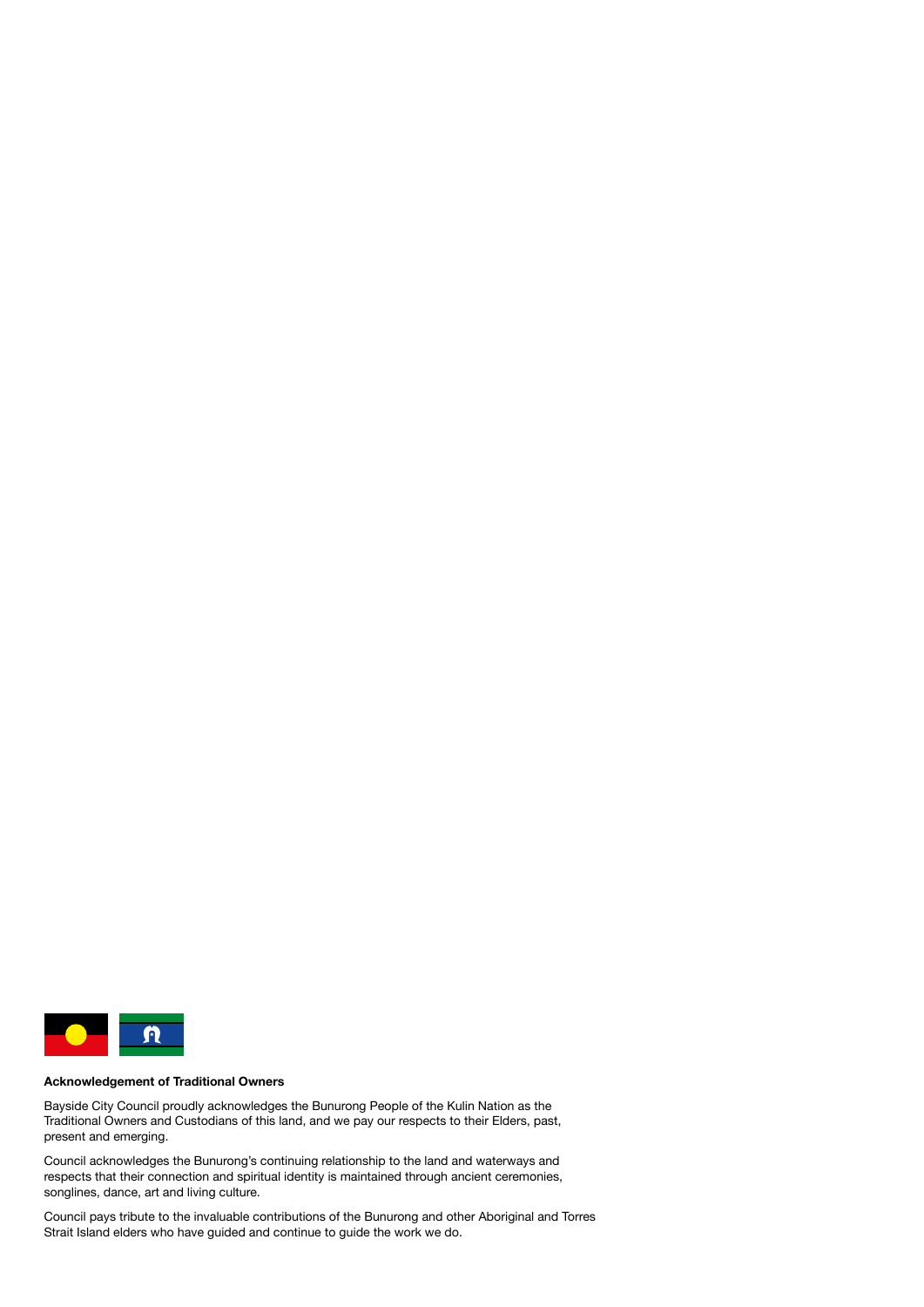# **Contents**

| 1. | <b>Introduction</b>                                  | 4              |
|----|------------------------------------------------------|----------------|
| 2. | <b>Footpath trading and activation</b><br>principles | 6              |
| 3. | <b>Definitions</b>                                   | 7              |
|    | Alfresco dining                                      | $\overline{7}$ |
|    | Footpath trading markers                             | 7              |
|    | Goods and goods displays                             | $\overline{7}$ |
|    | Kerb Zone                                            | $\overline{7}$ |
|    | Pedestrian Zone                                      | 7              |
|    | Permit Holder                                        | $\overline{7}$ |
|    | <b>Trading Zone</b>                                  | 7              |
| 4. | <b>Trading Zone siting</b>                           |                |
|    | requirements                                         | 8              |
|    | Minimum dimensions                                   | 8              |
|    | Footpaths less than 2.5m wide                        | 8              |
|    | Footpaths from 2.5m to 3.5m wide                     | 8              |
|    | Footpaths from 3.5m to 4m wide                       | 9              |
|    | Footpaths 4m or wider                                | 10             |
|    | Prows/expanded footpath areas                        | 10             |
|    | Recessed shopfronts/buildings                        | 10             |
|    | Property boundaries                                  | 10             |
|    | Other siting requirements                            | 11             |
| 5. | <b>Outdoor dining</b>                                | 13             |
|    | Operators' responsibilities                          | 13             |
|    | Furniture and fittings                               | 14             |
| 6. | <b>Goods on footpaths</b>                            | 16             |

| 7. | <b>Signs on footpaths</b>                                        | 17 |
|----|------------------------------------------------------------------|----|
| 8. | <b>Other obstructions</b>                                        | 18 |
|    | Miscellaneous footpath trade items                               | 18 |
|    | Café blinds                                                      | 18 |
|    | Temporary barbeques and sausage sizzles                          | 19 |
|    | Technical standards for permanent screen<br>structures           | 19 |
| 9. | <b>General</b>                                                   | 22 |
|    | Maintenance of footpaths                                         | 22 |
|    | Activities of service authorities                                | 22 |
|    | Compensation for loss of trade                                   | 22 |
|    | Inspection                                                       | 22 |
|    | Revocation/suspension/modification                               | 22 |
|    | 10. Applying for a permit                                        | 23 |
|    | To obtain a permit, applicants must:                             | 23 |
|    | Transfer of permit                                               | 24 |
|    | Decision guidelines                                              | 24 |
|    | 11. Fees and period of permits                                   | 25 |
|    | 12. Refunds                                                      | 26 |
|    | <b>13. Enforcement</b>                                           | 26 |
|    | <b>Appendix 1: Pedestrian safety and all-abilities</b><br>access |    |
|    | <b>Appendix 2: Indemnity forms</b>                               |    |
|    | <b>Appendix 3: Impoundment</b>                                   |    |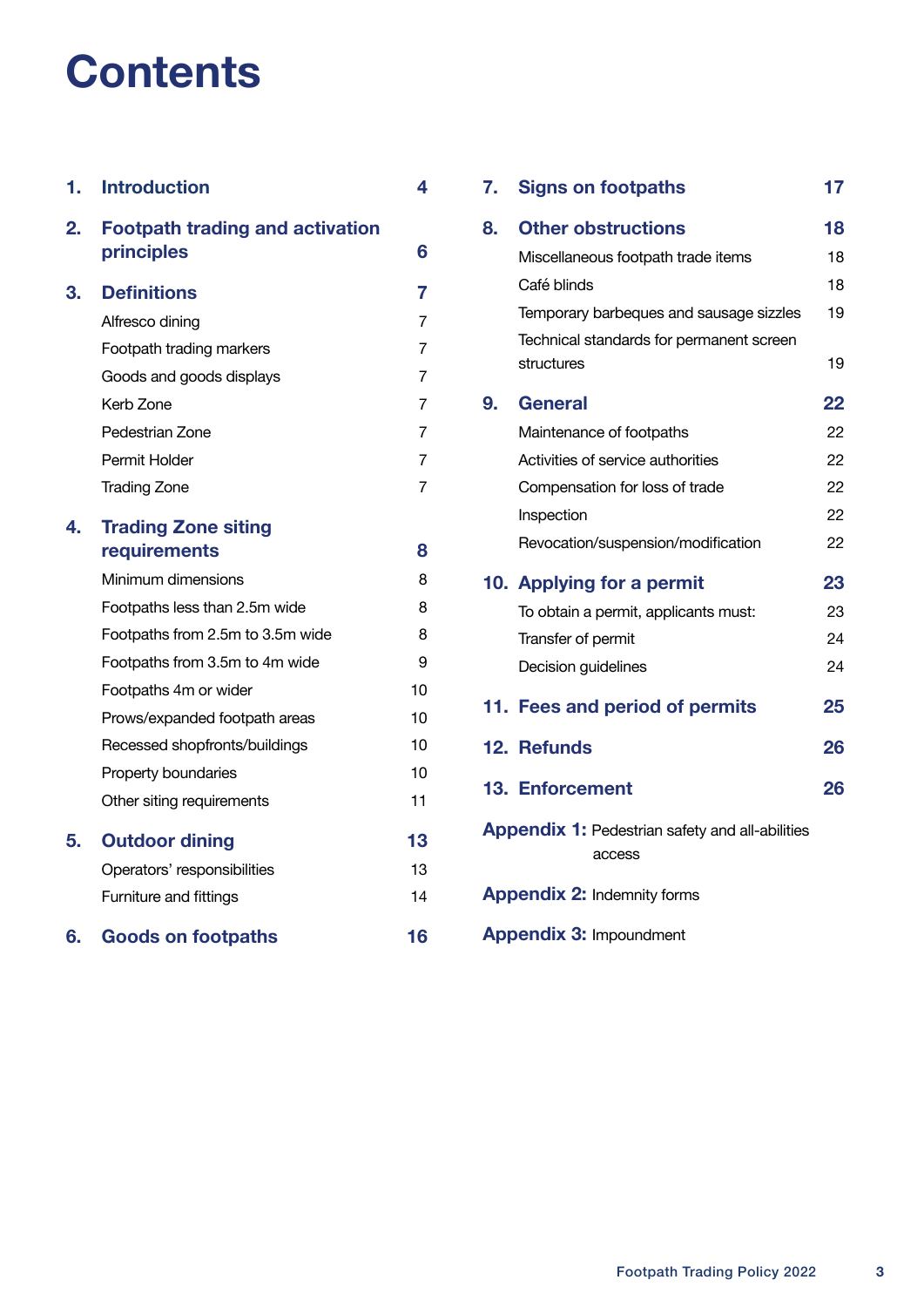# **1. Introduction**

# **Footpath trading in the City of Bayside provides trade opportunities for businesses, enhanced public spaces, and sustained, inclusive access.**

Footpath trading aids the commercial viability of small businesses by increasing the area available for commercial activities. It allows them to use the area adjoining the kerb, which increases the visibility of their commercial ofjferings to customers.

Footpath trading plays a key role in promoting retail resilience and the ability of local businesses to employ staff.

Effective regulation of footpath trading ensures that universal access to activity centres for all residents is maintained. This universal access allows all residents to equally enjoy Bayside's village feel. *The Disability Discrimination Act 1992* (Cth) legislates the requirements for universal access and has informed Bayside's approach to footpath trading regulation. For more information about how the *Disability Discrimination Act 1992* informs Bayside's footpath trading policy, see **Appendix 1**.

Responsible management of footpath trading requires the balancing of a variety of competing interests. This policy seeks to balance these interests and ensures that footpath trading aids the commercial viability and resilience of businesses, while also activating and enhancing the public realm for all residents.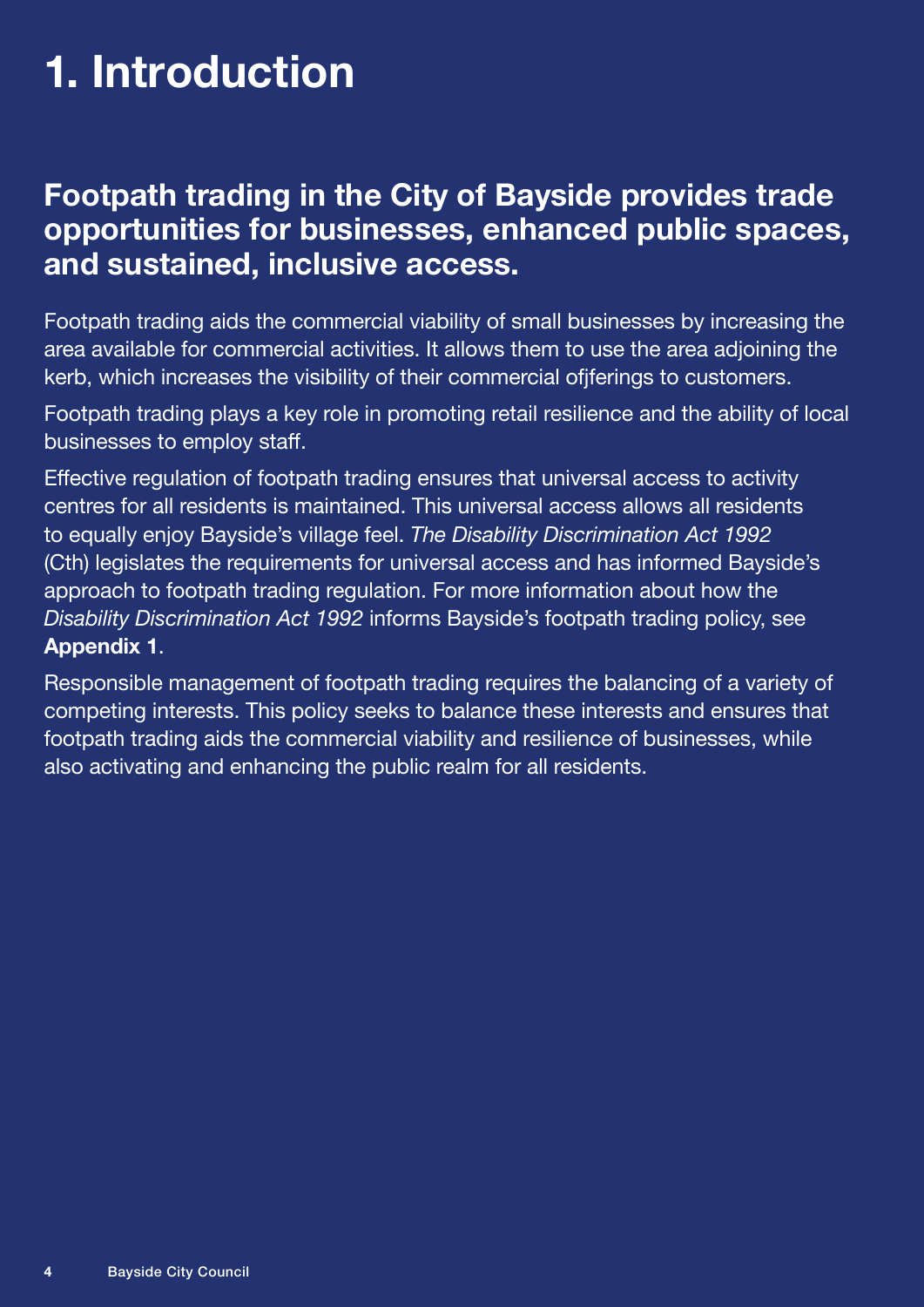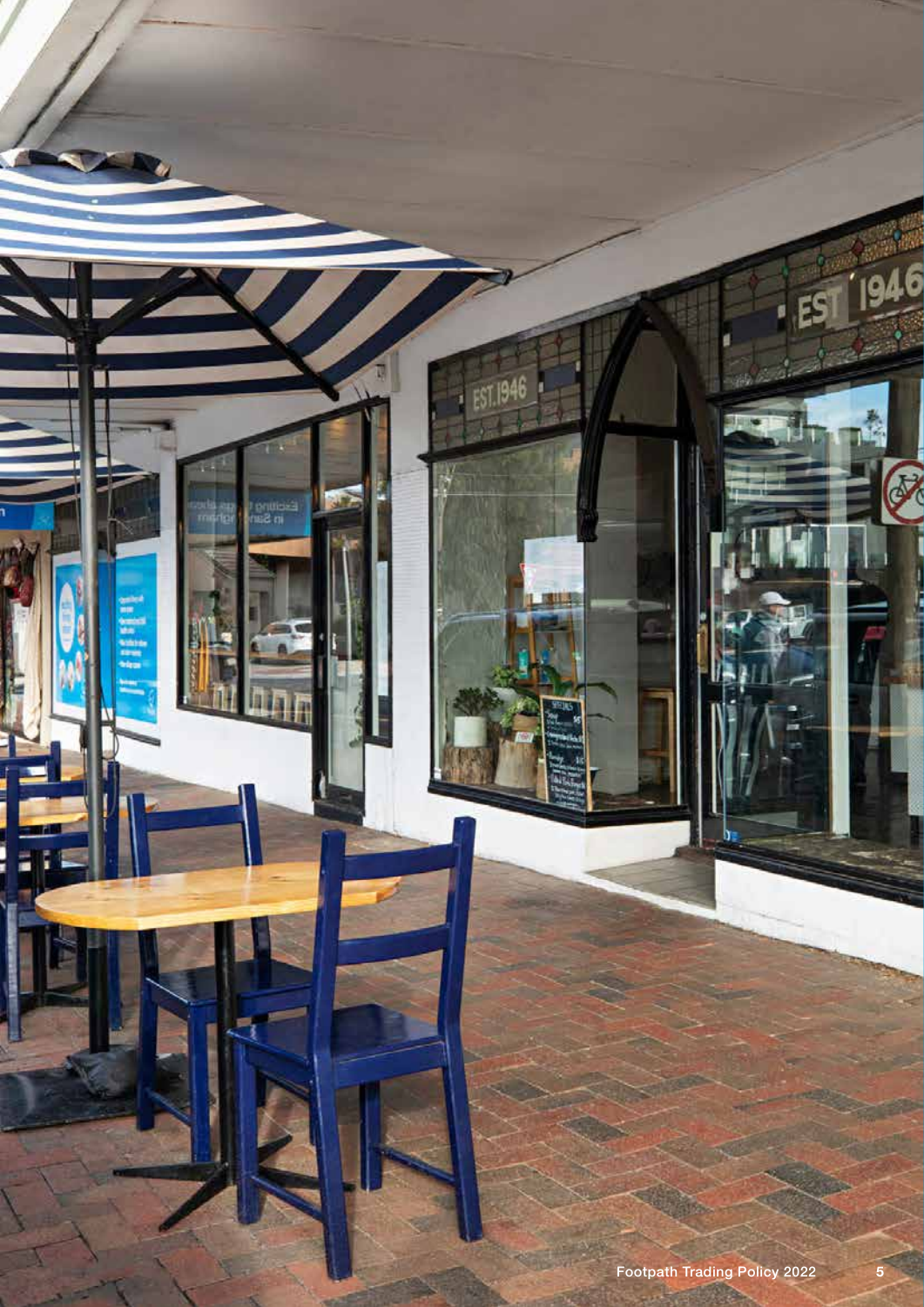# **2. Footpath trading and activation principles**

# **This** *Footpath Trading Policy* **is based on the following principles:**

- **1** Council recognises the valuable role of footpath trading in (a) promoting the commercial viability of local businesses, and thereby enhancing local employment, and (b) activating and enhancing the vibrancy of the public realm.
- **2** Council supports responsibly managed footpath trading within clearly defined Trading Zones.
- **3** Council recognises that footpath trading must not adversely impact on pedestrian safety, including all-abilities access as per the requirements and the *Disability Discrimination Act 1992* (Cth).
- **4** Council is committed to ensuring that the requirements relating to footpath trading are easily understood.
- **5** Council will not impose any unreasonable financial or regulatory burdens on footpath trading.
- **6** Everyone has the right to take part in community activities.
- **7** When permanent structures are proposed for any footpath area within the municipality, high standards of design are the starting point for the assessment of the proposal.
- **8** From time-to-time Council will adopt policies that will allow or not allow footpath trading activities in certain areas. Where such a policy is adopted, Council will liaise with affected businesses.
- **9** Footpath activity must make a positive contribution to the character and amenity of the area and surrounding residential areas.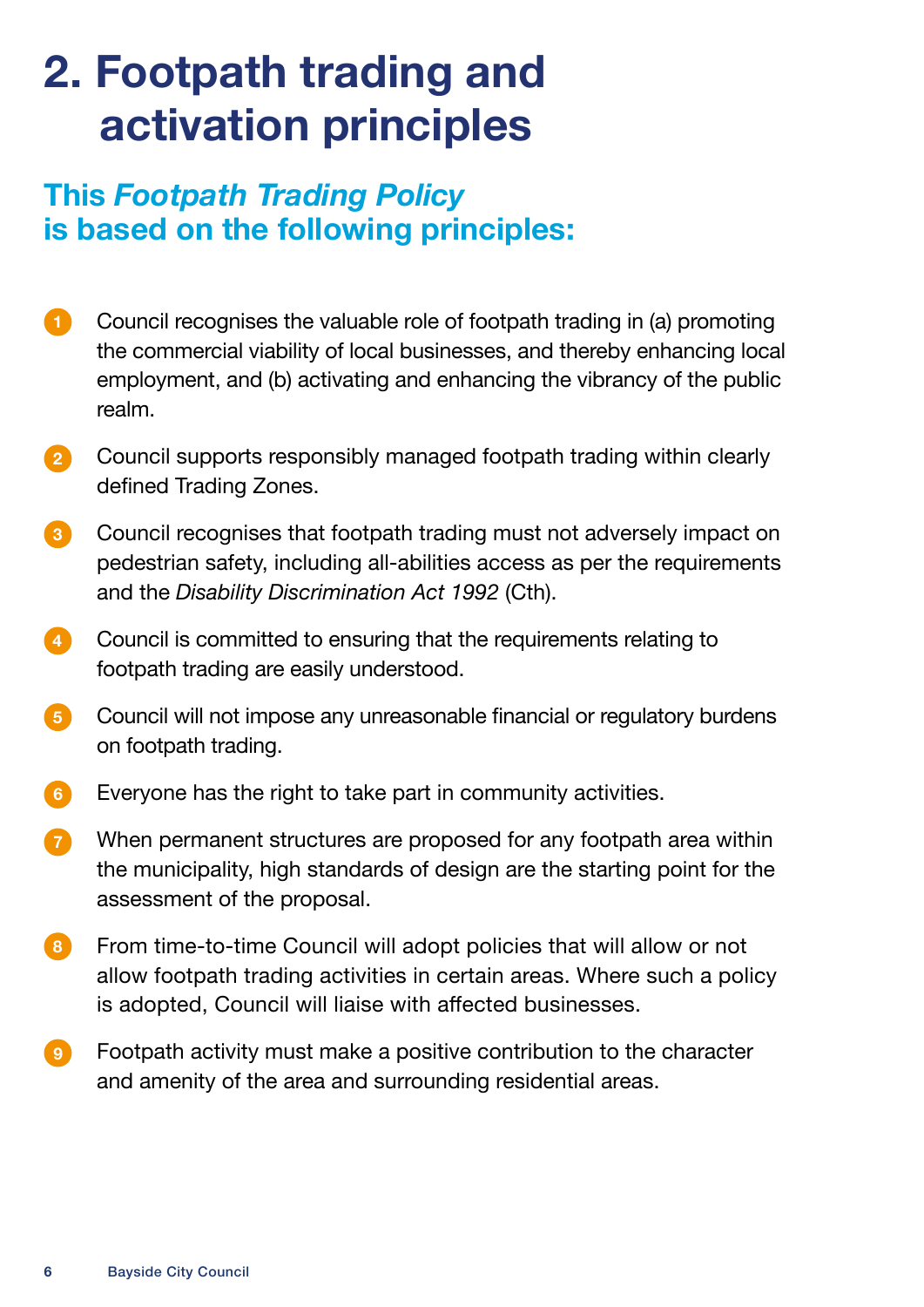# **3. Definitions**

**Alfresco dining** means dining outdoors usually on the footpath in front of the food premises and may include private infrastructure such as tables, chairs, umbrellas, menu boards, and any other items authorised by Council and endorsed on a plan of the site.

**Footpath trading markers** are installed in some locations to delineate the Trading Zone in front of the commercial premises. This is to promote community safety and to ensure allabilities access as required under the *Disability Discrimination Act 1992*.

**Goods and goods displays** include merchandise and services for sale on the footpath in front of the attached premises, and may include ancillary items such as racks, fixtures, fittings, and tables for display purposes.

**Kerb Zone** is the buffer between the kerb and the Trading Zone allowing access to and from parked vehicles.

**Pedestrian Zone** is the section of the footpath between the property or building line of the premises and the Trading Zone and must be kept clear of all items (e.g., dog bowls and waiter tables). The permit holder must not place any items in the Pedestrian Zone. This is vital for public safety and to meet the requirements of the *Disability Discrimination Act 1992* (Cth).

**Permit holder** is the business holding a Council-issued permit for footpath trading.

**Trading Zone** is the only area of the footpath where goods, café furniture and ancillary items may be placed and is defined as the section of the footpath between the Pedestrian Zone and the Kerb Zone. This is where the Permit Holder may place signs, goods, café furniture and ancillary items approved by the permit and where commercial activities may take place.

Where premises are adjacent to an intersection, the trading zone must not extend past the building line.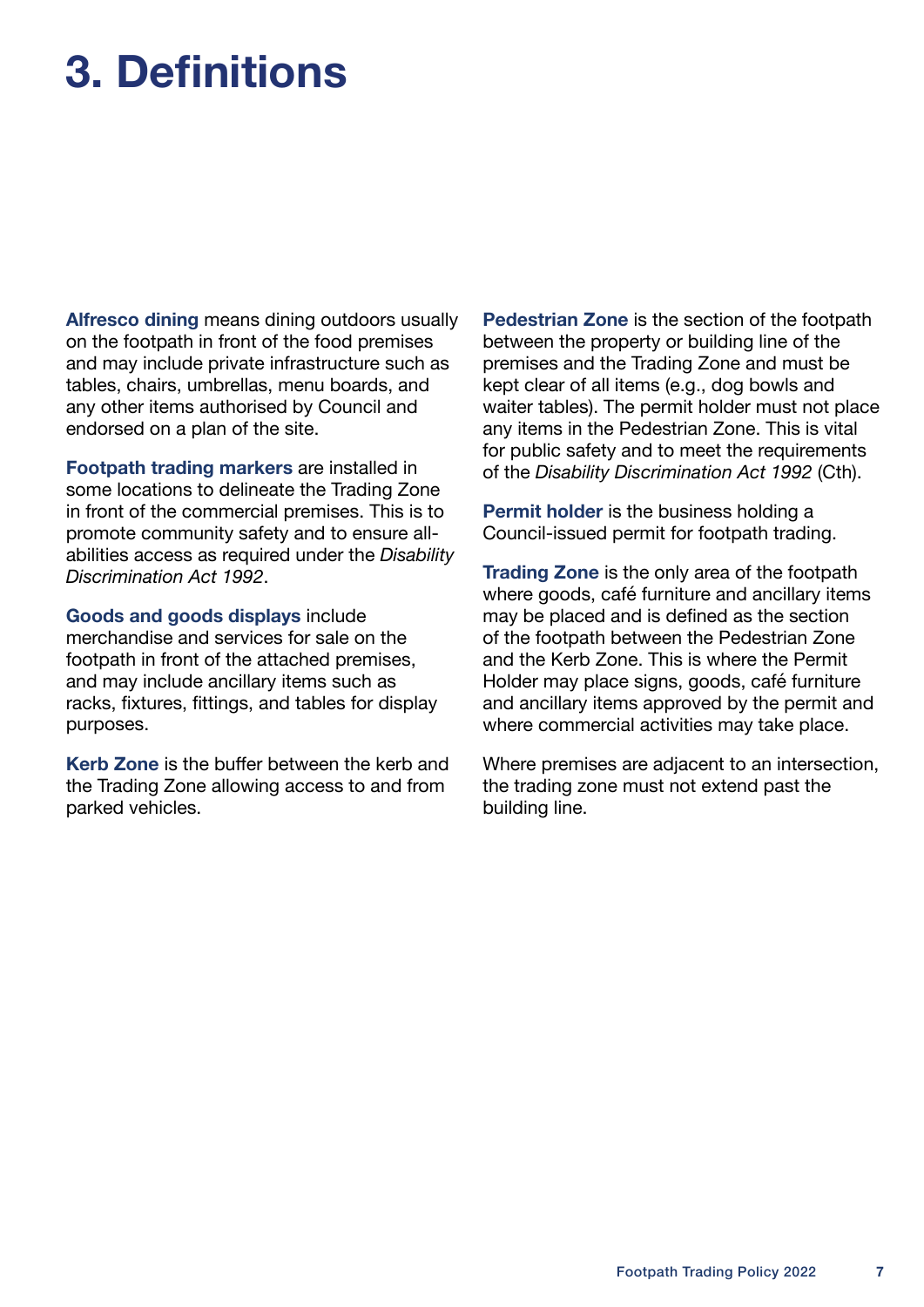# **4. Trading Zone siting requirements**

# **Minimum dimensions**

Trading Zones are only appropriate where the footpath width allows sufficient room for the Pedestrian Zone and the Kerb Zone.

Where an existing Footpath Trading Permit has been granted, and the space available does not allow for the required Pedestrian Zone width, the permit will be reviewed and may be revoked at Council's discretion to ensure that the function of the Pedestrian Zone is not unduly compromised.

### **1** Pedestrian Zone

No furniture, signage or displays of goods are permitted within the pedestrian zone at any time.

#### **2** Trading Zone

All A-frames, goods and tables and chairs to be placed in the trading zone.

### **3** Kerb Zone

Keep clear at all times.

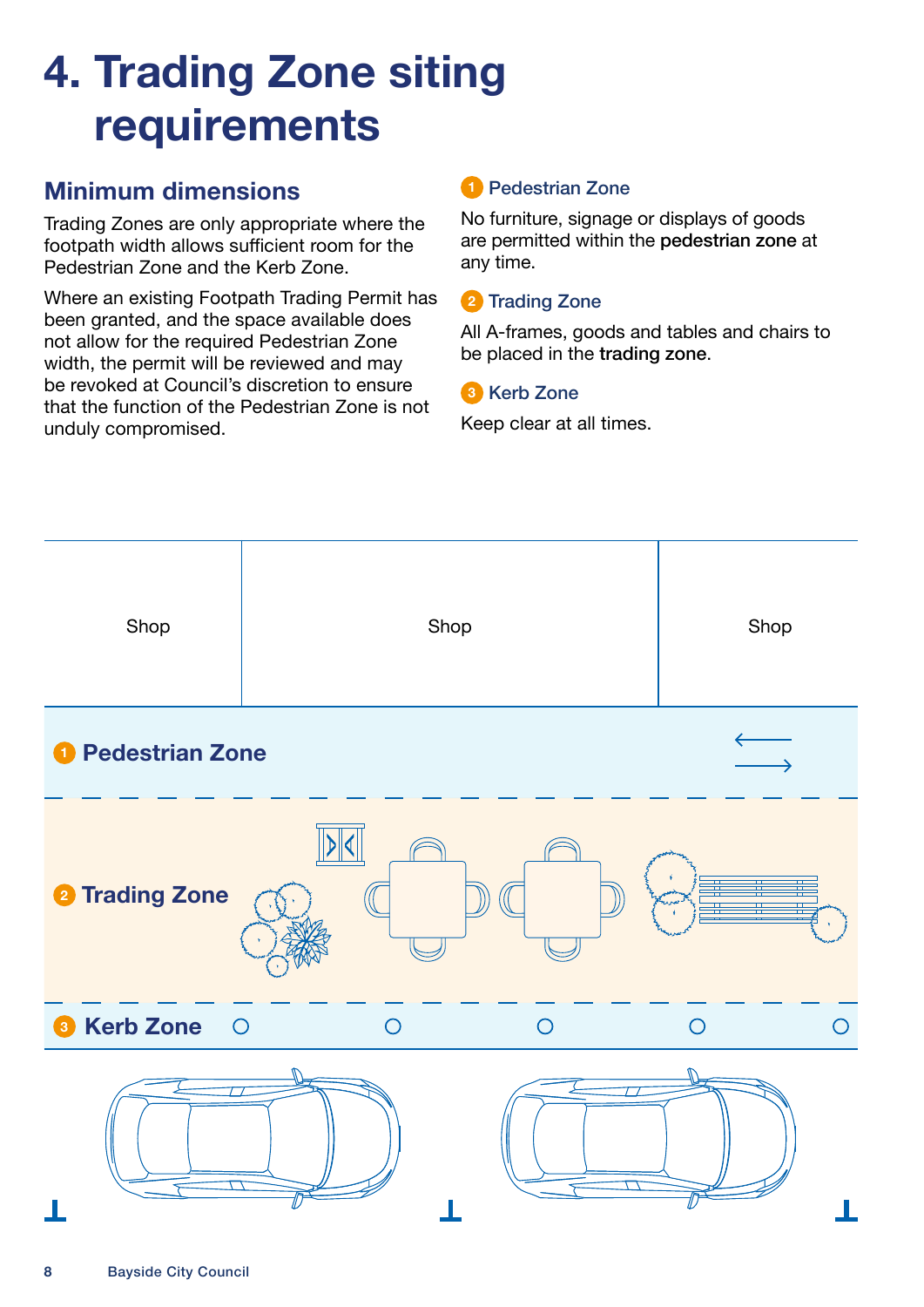### **Footpaths less than 2.5m wide**

To provide an adequate-sized Pedestrian Zone, footpaths of less than 2.5m cannot be used for outdoor dining or placement of objects.

### **Footpaths from 2.5m to 3.5m wide**

To provide a clear Pedestrian Zone, the footpath is divided into three zones.

#### **4.1 Pedestrian Zone**

Extends from the building line or shopfront for a minimum of 1.5m. No items may extend into this zone at any time.

Items overhead cannot extend below a height of 2.4m

#### **4.2 Trading Zone**

The only area of the footpath where goods, café furniture and ancillary items may be placed. Where premises are adjacent to an intersection the Trading Zone must not extend past the building line.

#### **4.3 Kerb Zone**

A minimum of 400mm buffer from the kerb to allow access to and from parked vehicles; 1.5m where there is a disabled parking bay; and 600mm where there is a loading zone. The Kerb Zone width is determined by the parking method adjacent to the kerb. Kerbs with parallel parking have a Kerb Zone width of 400mm.

Kerbs with angle parking have a Kerb Zone width of 600mm if a physical barrier is provided between the Kerb Zone and the Trade Zone, otherwise a width of 800mm is required.

No items may be placed in the Pedestrian Zone or the Kerb Zone.

### **Footpaths from 3.5m to 4m wide**

To provide a clear Pedestrian Zone, the footpath is divided into three zones.

#### **4.4 Pedestrian Zone**

Extends from the building line or shopfront for a minimum of 1.8m. No items may extend into this zone at any time.

Items overhead cannot extend below a height of 2.4m.

#### **4.5 Trading Zone**

The only area of the footpath where goods,

café furniture and ancillary items may be placed. Where premises are adjacent to an intersection the Trading Zone must not extend past the building line into the intersection.

#### **4.6 Kerb Zone**

A minimum of 400mm buffer from the kerb to allow for access to and from parked vehicles including at loading zones, and at least 1.5m where there is a disabled parking bay. The Kerb Zone width is determined by the parking method adjacent to the kerb. Kerbs with parallel parking have a Kerb Zone width of 400mm. Kerbs with angle parking have a Kerb Zone width of 600mm if a physical barrier is provided between the Kerb Zone and the Trade Zone, otherwise a width of 800mm is required.

No items may be placed in the Pedestrian Zone or the Kerb Zone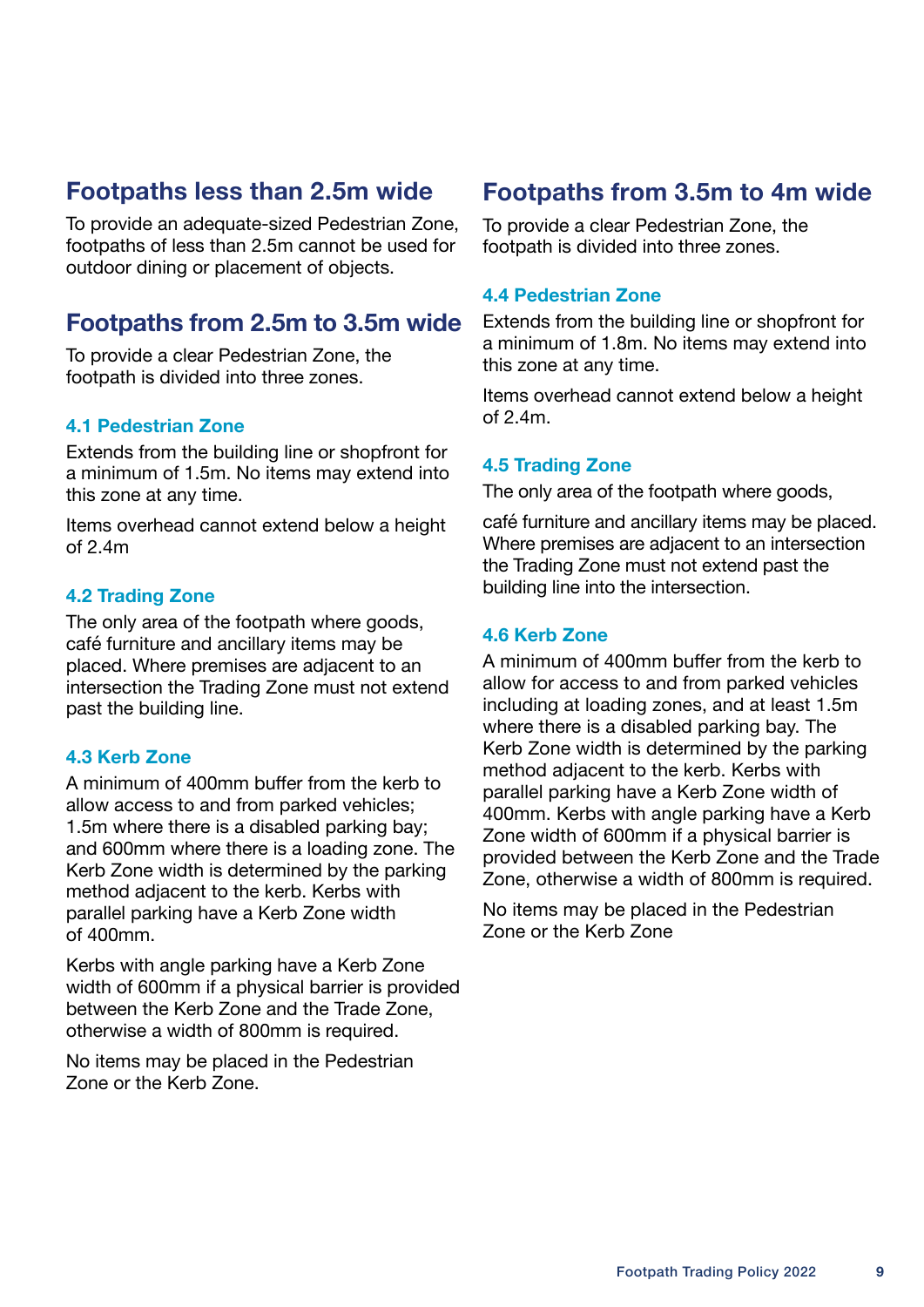### **Footpaths 4m or wider**

To provide a clear Pedestrian Zone, the footpath is divided into three zones.

#### **4.7 Pedestrian Zone**

Extends from the building line or shopfront for a minimum of 1.8m. No items may extend into this zone at any time. Items overhead cannot extend below a height of 2.4m.

#### **4.8 Trading Zone**

The only area of the footpath where goods, café furniture and ancillary items may be placed. Where premises are adjacent to an intersection the Trading Zone must not extend past the building/property line.

#### **4.9 Kerb Zone**

A minimum of 400mm buffer from the kerb to allow for access to and from parked vehicles including at loading zones, and at least 1.5m where there is a disabled parking bay. The Kerb Zone width is determined by the parking method adjacent to the kerb. Kerbs with parallel parking have width of 400mm. Kerbs with angle parking have a Kerb Zone width of 600mm if a physical barrier is provided between the Kerb Zone and the Trade Zone, otherwise a width of 800mm is required.

No items may be placed in the Pedestrian Zone or the Kerb Zone.

| <b>Footpath</b><br>width        | $2.5 - 3.5m$          | $3.5 - 4m$            | 4m+                   |
|---------------------------------|-----------------------|-----------------------|-----------------------|
| Kerb Zone -<br>parallel parking | 400mm                 | 400mm                 | $400$ mm              |
| Kerb Zone -<br>angle parking    | $800$ mm <sup>*</sup> | $800$ mm <sup>*</sup> | $800$ mm <sup>*</sup> |
| Pedestrian<br>Zone              | 1.5m                  | 1.8 <sub>mm</sub>     | 1.8 <sub>mm</sub>     |

\*Note: The Kerb Zone for angle parking can be reduced to 600mm if a physical barrier separates it from the Trade Zone.

### **Prows/expanded footpath areas**

In a number of activity centres, Council has extended the footpath into the roadway to provide either traffic management measures by emphasising pedestrian priority or as part of an overall urban design plan for the centre. In these locations Kerb Zones will continue to follow the kerb line.

# **Recessed shopfronts/buildings 4.10**

Throughout the municipality circumstances exist where the shopfront or building is set back from the front title boundary.

#### **4.11**

Trading activity may occur in the area between the building and title boundary if it complies with the Bayside Planning Scheme and does not extend beyond the title boundary onto the footpath.

### **Property boundaries**

#### **4.12**

A setback to the Trading Zone of 500mm is required at each side of the boundary of each property to allow access from the footpath to the road, between each property.

#### **4.13**

Businesses on the corner of a street must not inhibit the required line of sight for pedestrians and traffic to safely use the street and crossings. A 90-degree corner exclusion area is considered the minimum requirement, to ensure safe vehicle and pedestrian movements around corners. Council may increase this exclusion area for safety reasons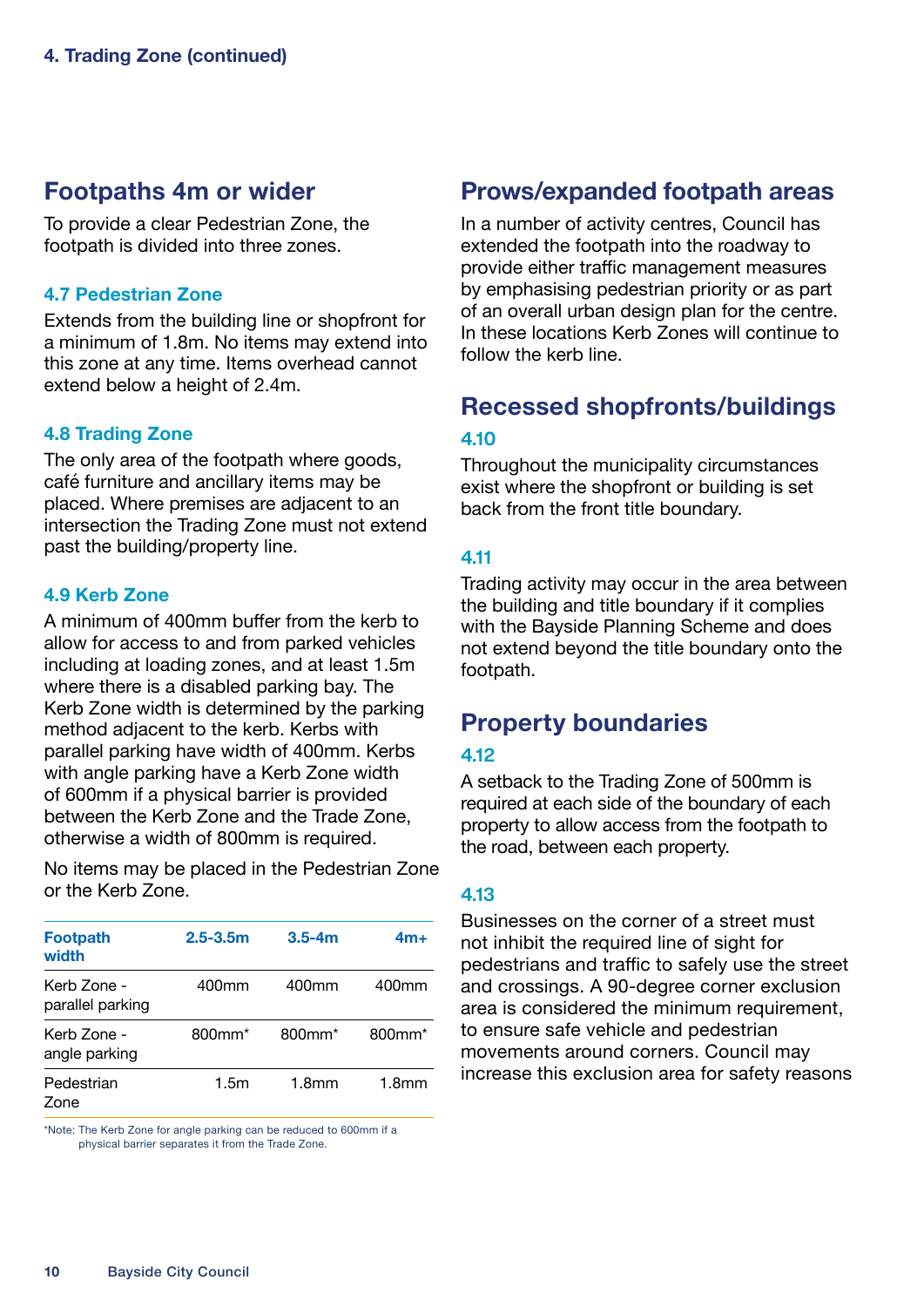# little sister

WILLANSBY

Ħ

**Footpath Trading Policy 2** 

瑞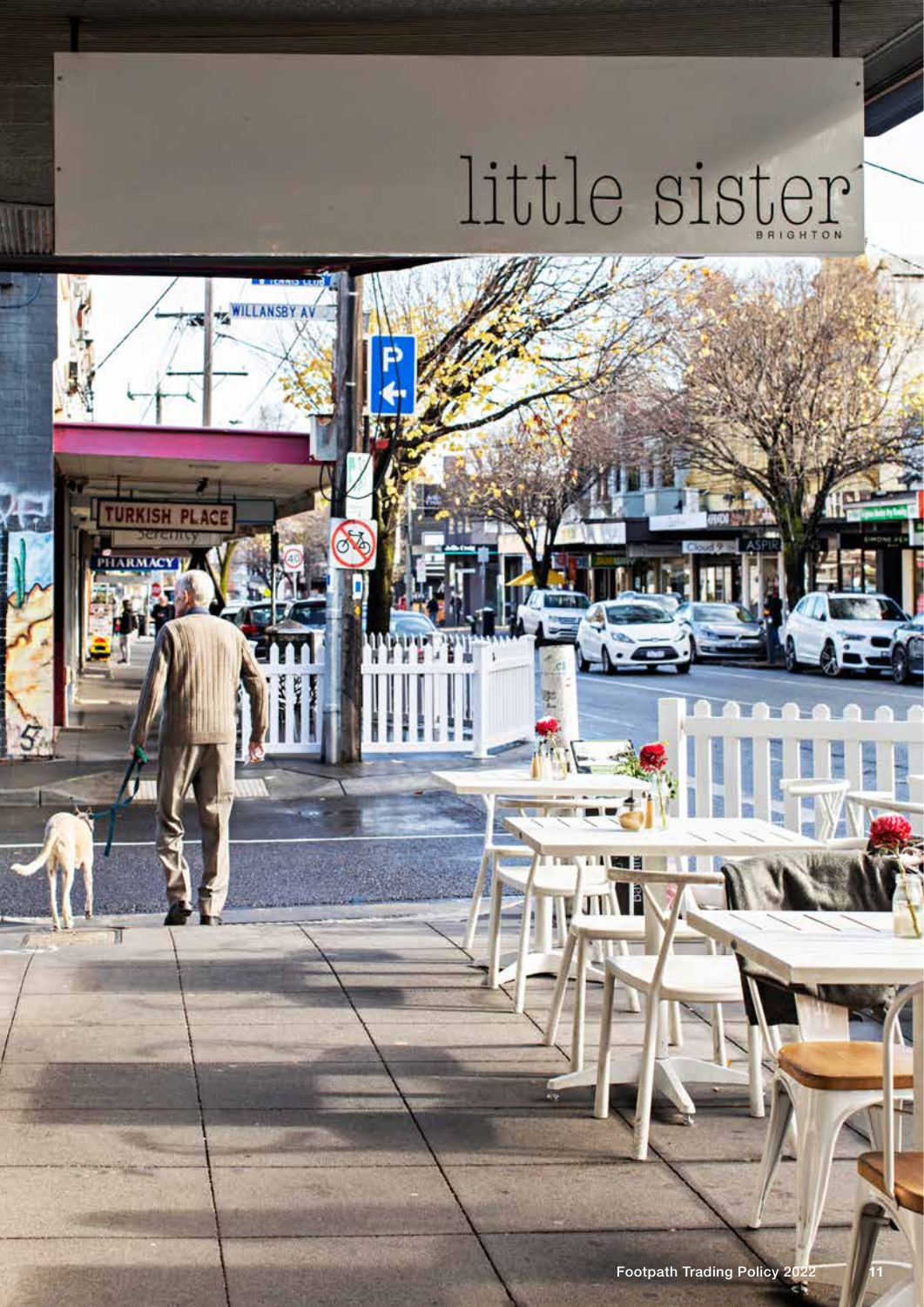### **Other siting requirements**

#### **4.14**

Where a property exceeds 12m of frontage then a break of 1m shall be provided to the satisfaction of Council at an appropriate point to allow access to the Pedestrian Zone. In considering the location of a break in the Trading Zone, no more than 6m of no access is allowed. Some sites may require increased access and Council reserves the right to require additional access upon inspection. Council will consider the car parking spaces on the road and the location of any other infrastructure.

#### **4.15**

Any footpath trading activity may be outside only the premises to which it relates, except by the permission of the adjoining property owner and contained within the property line, with 500mm on each side of the property line to allow for access to the Pedestrian Zone. If the consenting business ceases to operate at the original address, consent must be obtained again from the new tenants and provided to Council.

#### **4.16**

Where a footpath trading activity is proposed near a mid-block pedestrian crossing, the location of the activity shall provide separation from the crossing and ensure sight lines for pedestrians are protected (usually a minimum of 2 metres is required).

#### **4.17**

The outdoor trading or seating arrangements must not interfere with front and rear doors of public buses. Up to a 2-metre clearance within the front and rear of bus zones allows adequate clearance for passengers to embark/disembark to and from buses safely.

#### **4.18**

Where a trading activity is proposed adjacent to car parking spaces designated for people with disabilities, a Kerb Zone of up to 1.5m will be required.

#### **4.19**

Services such as gas, power, water, and telecommunications should not be covered or obstructed by any permanent structures.

#### **4.20**

Unless exceptional circumstances apply, trading activities (including outdoor eating facilities) will not be placed within 1m of any Council seat, rubbish bin, or other item of street furniture.

#### **4.21**

The placement of signs, goods, heaters, tables, or chairs in a kerb extension area can only be approved by Bayside City Council's Traffic Engineer.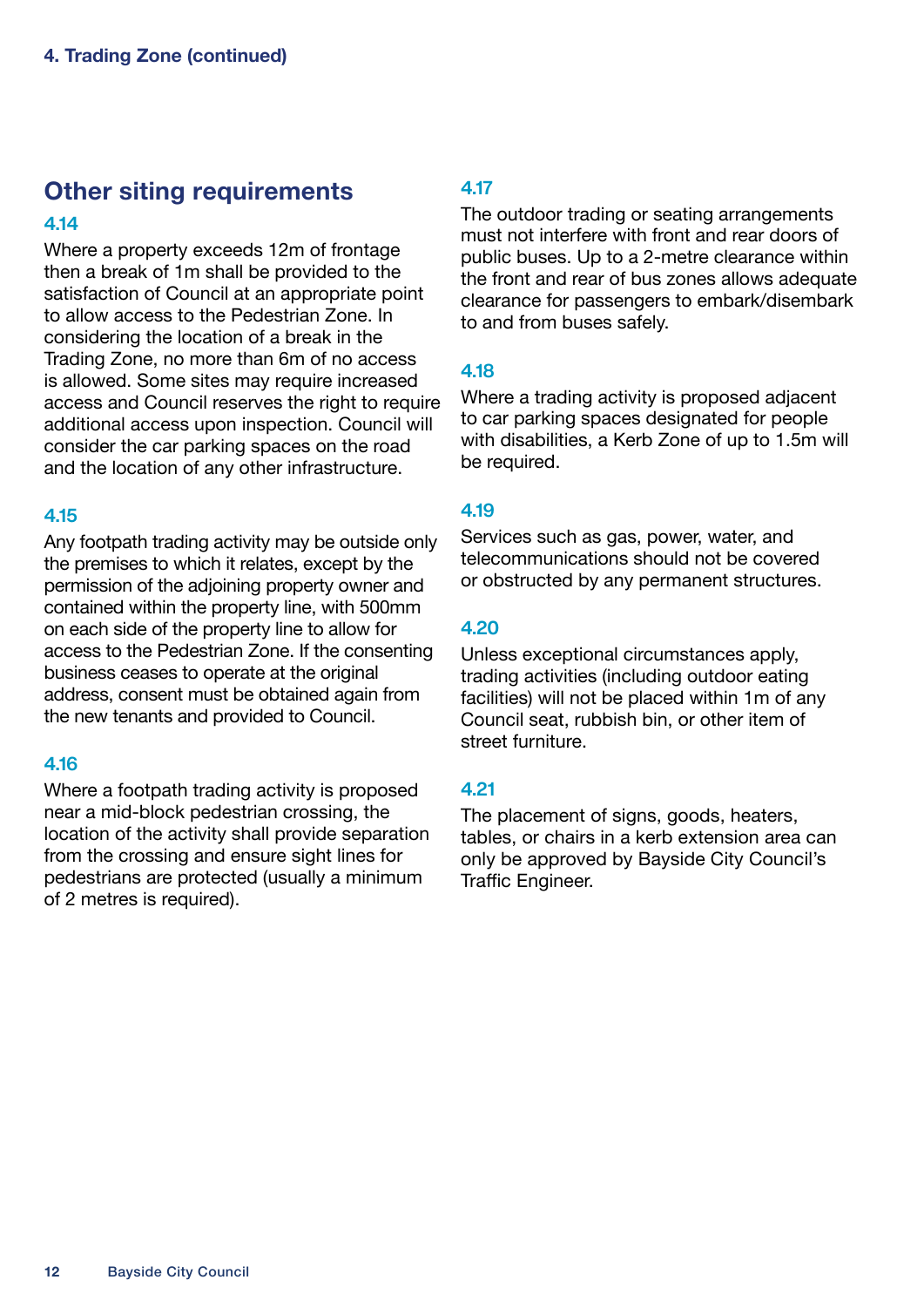# **5. Outdoor dining**

# **Operators' responsibilities**

#### **5.1**

Restaurant and café furniture and associated ancillary items are permitted only at premises registered to serve food and/or beverages under the *Food Act 1984*.

#### **5.2**

In exceptional circumstances Council may allow tables and chairs to be placed outside non-registered premises. Applicants need to demonstrate to Council why the tables and chairs are necessary.

#### **5.3**

The permit holder is responsible for the conduct of patrons at tables and chairs in the outdoor seating area and must:

- • ensure that patrons do not move tables and chairs from their positions and obstruct the Pedestrian Zone
- ensure that patrons do not create any obstruction to the Pedestrian Zone, including pets, prams, or other personal items
- not serve food and beverages to patrons standing on the footpath within the Pedestrian Zone
- • ensure patrons do not consume food or beverages within the Pedestrian Zone.

#### **5.4**

Regarding 8.1.3, Council may place a condition on a permit requiring a permit holder to place signs in the outdoor seating area.

#### **5.5**

Businesses are responsible for all litter generated by patrons using their footpath dining areas. A business must comply with the *Tobacco Act 1987* on outdoor dining areas.

#### **5.6**

Serving staff at outdoor eating facilities should give pedestrians right of way.

#### **5.7**

Each operator is responsible for maintaining the outdoor eating area. A permit may be cancelled or suspended if littering, untidiness or failure to maintain the Pedestrian Zone is noted.

#### **5.8**

Items placed on the footpath must be stable, of a design approved by Council, and not damage the footpath.

#### **5.9**

Items placed on the footpath must be maintained by the licensee to a standard acceptable to Council.

#### **5.10**

Businesses will reimburse Council for any reinstatement work if found responsible for damage to footpaths, street fixtures and furniture.

#### **5.11**

Premises where alcohol is served or consumed on the footpath must have a liquor licence endorsed with the footpath as part of the licensed area.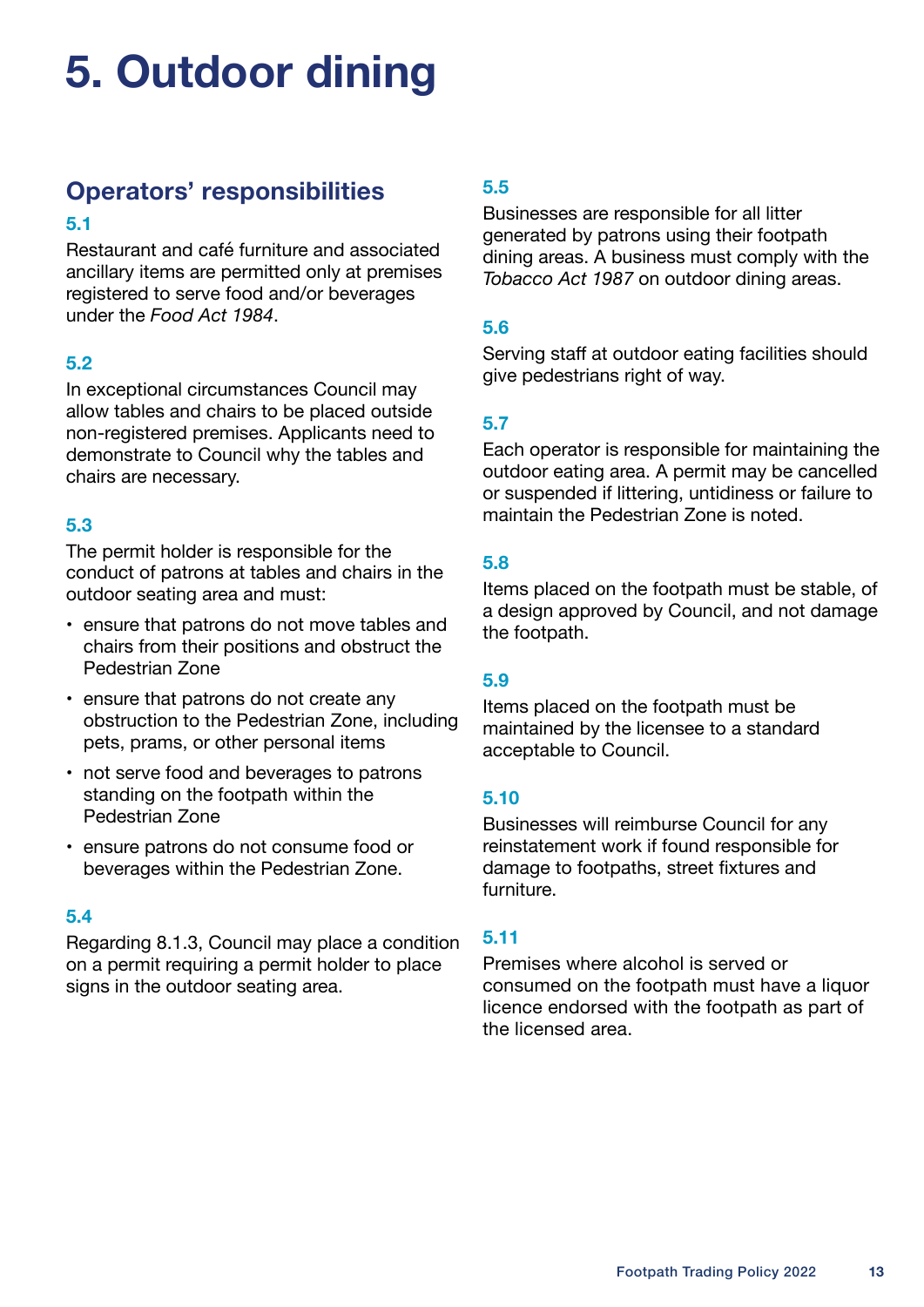#### **5.12**

All footpath trading must cease at 11pm nightly and businesses must not leave any goods, A-frame/s, tables and chairs on the footpath outside of their normal trading hours. Items must be removed when the business is closed.

#### **5.13**

The permit holder must provide Council with evidence of current public liability insurance that notes Council's interest and will be determined by Council's insurance policy.

For prevailing insurance requirements, please refer to the Footpath Trading Guidelines found at https://www.bayside.vic.gov.au/services/ business-and-commerce/footpath-tradingpermit-guidelines-and-fees. Any permit issued will be on the basis that the insurance will be current for the period of the permit. Any permit issued is valid only while the public liability insurance is current.

#### **5.14**

The permit holder must provide indemnity against loss or damage in a form suitable to Council. (See Appendix 2)

### **Furniture and fittings**

#### **5.15**

No sound-amplification equipment or similar equipment may be erected or used in the outdoor seating area without first obtaining a separate local law permit.

#### **5.16**

No live entertainment is permitted without first obtaining a separate local law permit.

#### **5.17**

If patio heaters (which have a base on the footpath) are used, they must be located within the Trading Zone, covered by the business's public liability insurance and must be licensed as part of a permit.

Note: All gas heaters, whether moveable or fixed, will not be permitted from the 2025 permit period onwards.

#### **5.18**

All outdoor heaters must comply with safety standards specified by the Energy Safe Victoria which may be obtained by telephoning Energy Safe Victoria on 1800 069 588 or from their website at www.esv.vic.gov.au

#### **5.19**

Umbrellas may be placed only in the Trading Zone.

#### **5.20**

Where umbrellas are permitted, they must be 2.2m high at the lowest point other thanthe centre pole and must not extend over the kerb. When raining, water run-off from large umbrellas should not fall into the Pedestrian Zone.

#### **5.21**

Umbrellas must be secured in a manner approved by Council. If requesting approval of umbrellas that do not have a lock-in device, clearly note this on the application form.

#### **5.22**

For safety reasons screens or screening devices may be placed where there are tables and chairs. The screens must be no higher than 1m high and must be secured in a position approved by Council. Details to be provided with permit application.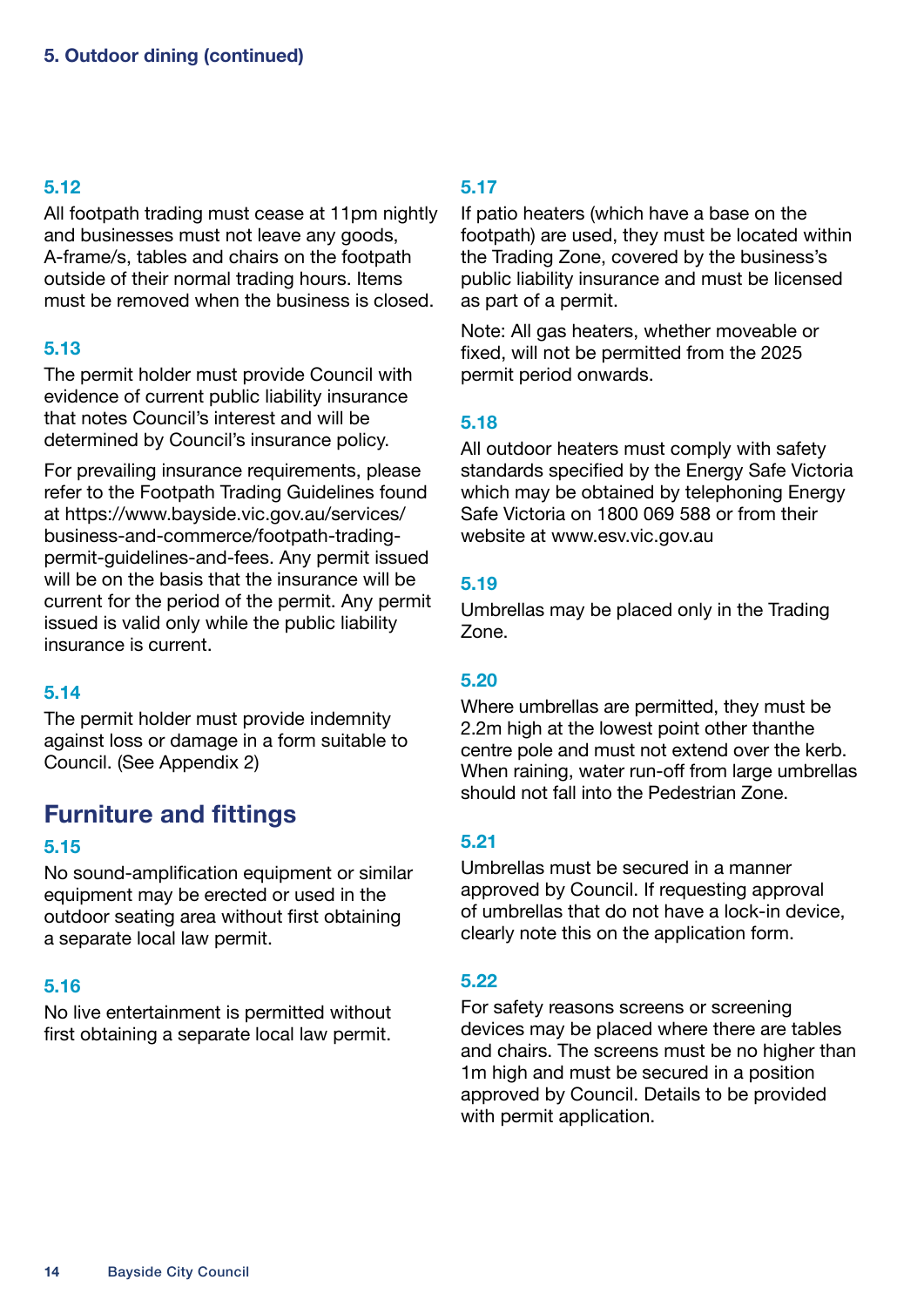#### **5.23**

Where an applicant proposes to suspend a fixture or fitting (for example, lights or heaters) from the underside of a veranda or building, the fixture or fitting is to be attached in accordance with appropriate engineering standards and have a minimum clearance of 2.4m above the Trading Zone. Outside of operating hours of the business, fixtures or fittings that are retractable must be drawn in.

#### **5.24**

Advertising signage on temporary windbreaks or umbrellas must identify the operator ofthe business in compliance with the Bayside Planning Scheme.

#### **5.25**

No advertising is permitted on permanent screens other than the name of the premises.

#### **5.26**

Permanent screens – see section 8.17.

#### **5.27**

Council may, if the circumstances arise, require a marker to be placed on the footpath to clearly designate the Trading Zone.

#### **5.28**

All moveable furniture and fittings must be removed from footpaths when the Bureau of Meteorology forecasts wind speeds in excess of 30 knots.

#### **5.29**

All footpath trading furniture, such as seating, tables, eating surfaces and the like, must not exceed a height of 1.2 meters.

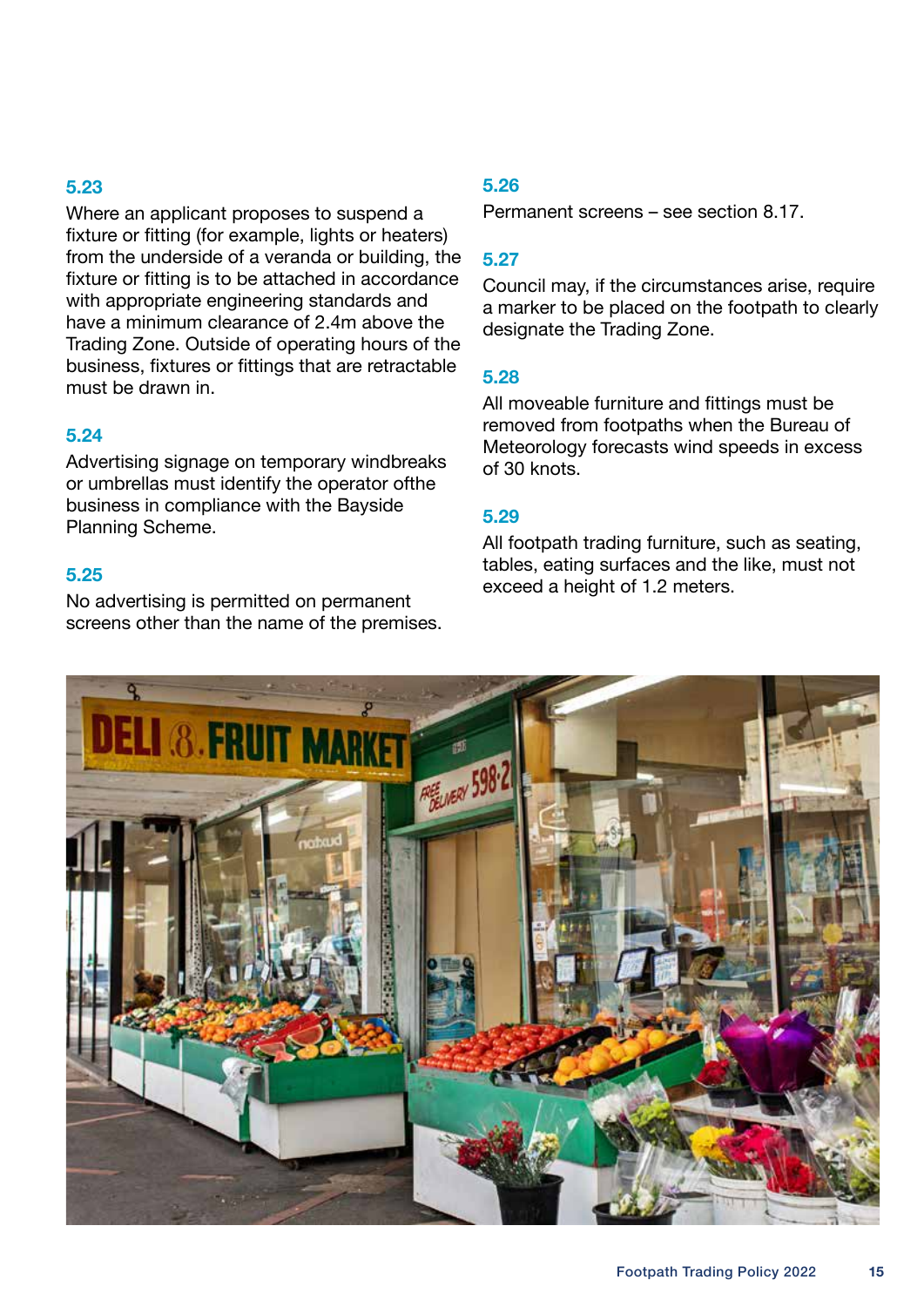# **6. Goods on footpaths**

#### **6.1**

In order to provide a Pedestrian Zone, goods and displays may be displayed only in the Trading Zone of the footpath.

#### **6.2**

Goods may be displayed in the Trading Zone only during normal or authorised trading hours, and must not be placed on a footpath prior to 7am each trading day or remain on the footpath after 11pm on each trading day.

#### **6.3**

Goods (except furniture) must be displayed on stable stands that are approved by Council and able to withstand adverse weather. Stands must be secured so that adverse weather will not create a risk for pedestrians, property, or passing traffic. Stands and goods must not damage footpaths.

#### **6.4**

Goods or displays are not permitted where access to a loading zone or disabled parking bay will be obstructed. (At least 1.5m from the kerb.)

#### **6.5**

Goods or displays are not permitted where they will cause difficulty to pedestrians and people exiting or entering parked vehicles or footpaths.

#### **6.6**

Goods displays cannot exceed a height of 1.5m.

#### **6.7**

Stands and displays should contrast with their background to assist people with vision impairment.

#### **6.8**

Goods displays cannot overhang the kerb zone or Pedestrian Zone.

#### **6.9**

The permit holder must provide Council with evidence of current public liability insurance that notes Council's interest and will be determined by Council's insurance policy.

For prevailing insurance requirements, please refer to the Footpath Trading Guidelines found at https://www.bayside.vic.gov.au/services/ business-and-commerce/footpath-tradingpermit-guidelines-and-fees. Any permit issued will be on the basis that the policy will be current for the period of the permit.

#### **6.10**

All goods, displays and fittings must be removed from footways when the Bureau of Meteorology forecasts wind speeds in excess of 30 knots.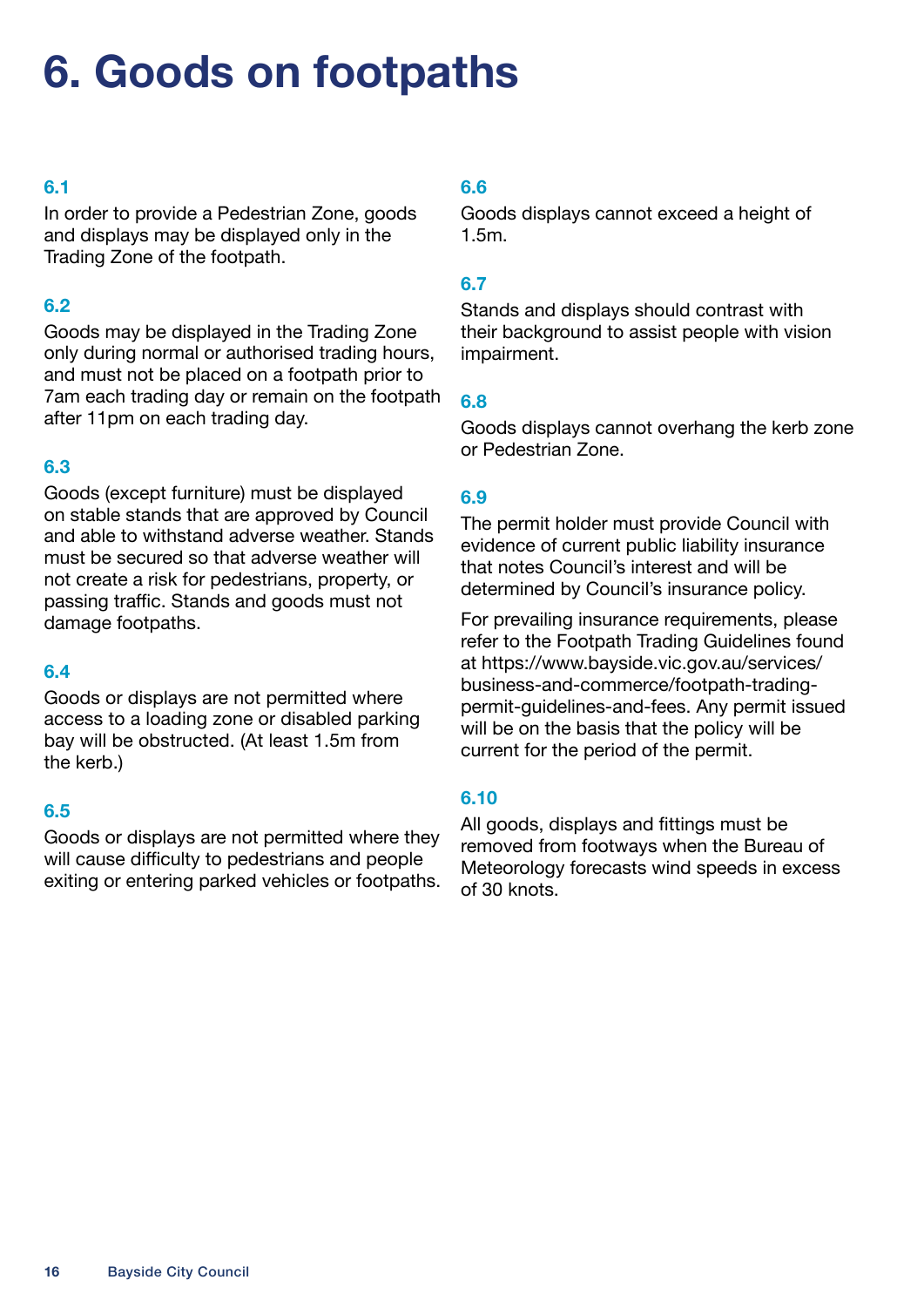# **7. Signs on footpaths**

#### **7.1**

All permitted signs are to be secured by a means that is not reliant on or physically tied to any Council infrastructure (e.g., seats, poles, trees.). The means by which these signs are secured must not extend beyond the

circumference of the sign and must be of a type approved by Council. Signs and the securing devices are to be removed in accordance with permitted display times.

#### **7.2**

Inflatable signs, portable electric signs, illuminated, revolving, spinning or flashing signs, flags, tear drop signs, and banners are prohibited.

#### **7.3**

Signs can be placed only in the Trading Zone and directly adjacent to the business they are advertising.

#### **7.4**

Signs must be in place only during normal trading hours.

#### **7.5**

Signs on footpaths must be secured by a Council-approved method.

#### **7.6**

An advertising sign must not exceed 900mm in width or 1m in height.

#### **7.7**

The maximum number of signs permitted is one per premises.

#### **7.8**

The permit holder must provide Council with evidence of current public liability insurance that notes Council's interest and will be determined by Council's insurance policy.

For prevailing insurance requirements, please refer to the Footpath Trading Guidelines found at https://www.bayside.vic.gov.au/services/ business-and-commerce/footpath-tradingpermit-guidelines-and-fees. Any permit issued will be on the basis that the policy will be current for the period of the permit. Any permit issued will be valid only while the public liability insurance is current.

#### **7.9**

All signs must be removed from footways when the Bureau of Meteorology forecasts wind speeds in excess of 30 knots.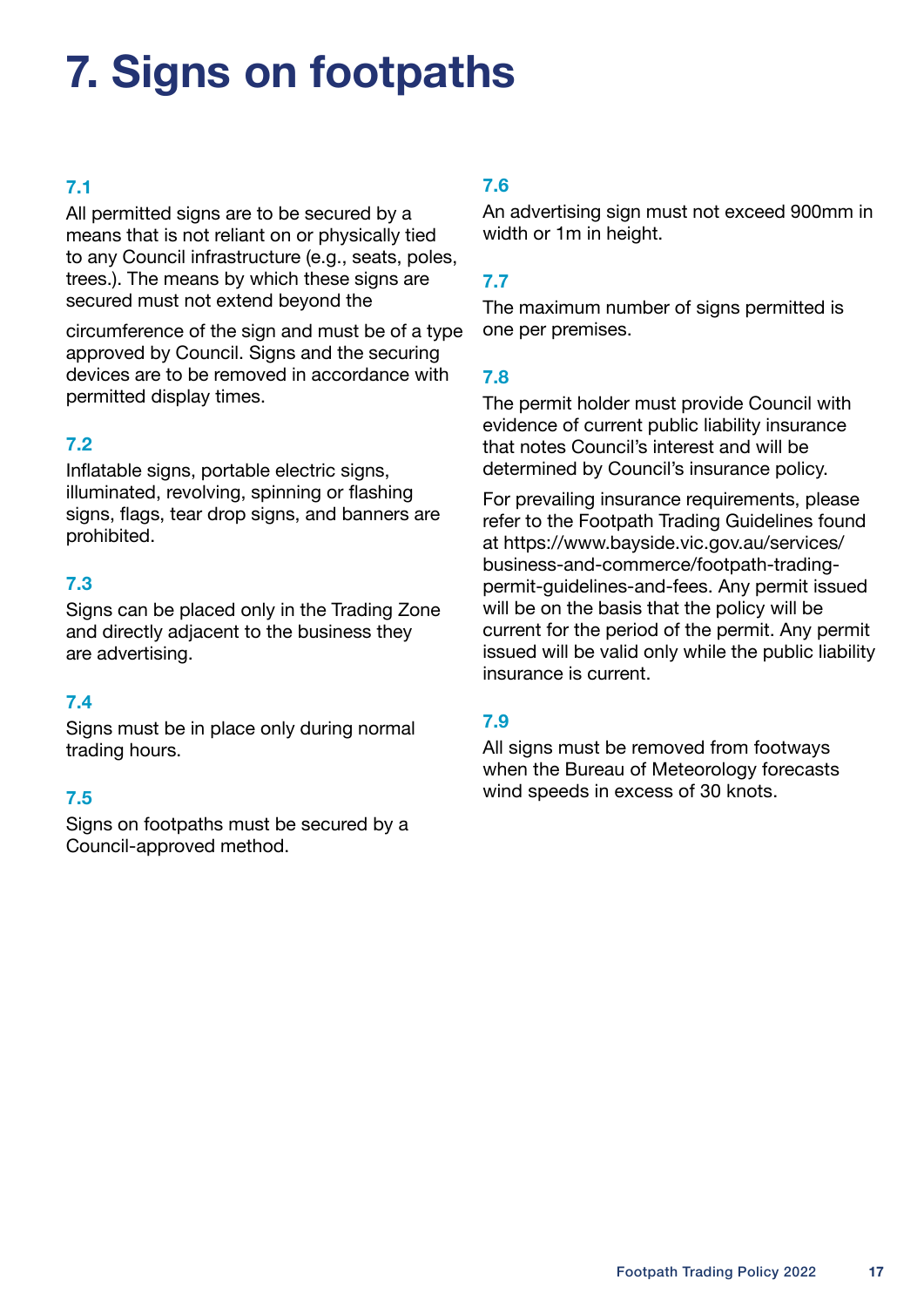# **8. Other obstructions**

# **Miscellaneous footpath trade items**

#### **8.1**

Request for placement of any other obstruction, fixture, fitting or equipment that is not within the definition of sign, goods, or outdoor-eating facility is to be noted on an application form and the applicant is to demonstrate compliance with this policy before approval is issued.

#### **8.2**

Any obstruction can be placed only within the Trading Zone.

#### **8.3**

The fee applicable will be determined by Council depending on the obstruction.

#### **8.4**

The permit holder must provide Council with evidence of current public liability insurance that notes Council's interest and will be determined by Council's insurance policy. For prevailing insurance requirements, please refer to the Footpath Trading Guidelines found at https://www.bayside.vic.gov.au/services/ business-and-commerce/footpath-tradingpermit-guidelines-and-fees. Any permit issued will be on the basis that the policy will be current for the period of the permit. Any permit issued will be valid only while the public liability insurance is current.

# **Café blinds**

#### **8.5**

Council is not in favor of the installation of blinds from verandahs. Any business considering the installation of blinds needs to discuss this with Council first as access and safety issues are paramount considerations for Council before permitting the installation of blinds.

#### **8.6**

Proposals for café blinds must be lodged with Council for approval. It must include a copy of the property plan showing measurements of blinds, distance from kerb and adjoiningpremises and detail the method to be used for attachment to the footpath. A report from an engineer must also be included confirming the blinds and their contact points can bear the wind and the awning can safely bear the weight of the blinds with wind.

#### **8.7**

An application under Building Regulations 2018 (Council report and consent application form, non-siting matters) is required to be submitted to Council's Building Department for approval.

#### **8.8**

Blinds are not to be a visual obstruction between the footpath and the street. The majority of the blind is required to be transparent up to 2.4m above pavement level. The only signage on the blind is to be the logo of the business.

#### **8.9**

Blinds are not to obstruct the free flow of pedestrians either in the Pedestrian Zone or for the access required to link the Pedestrian Zone to the Kerb Zone (see 4.8 Property Boundaries).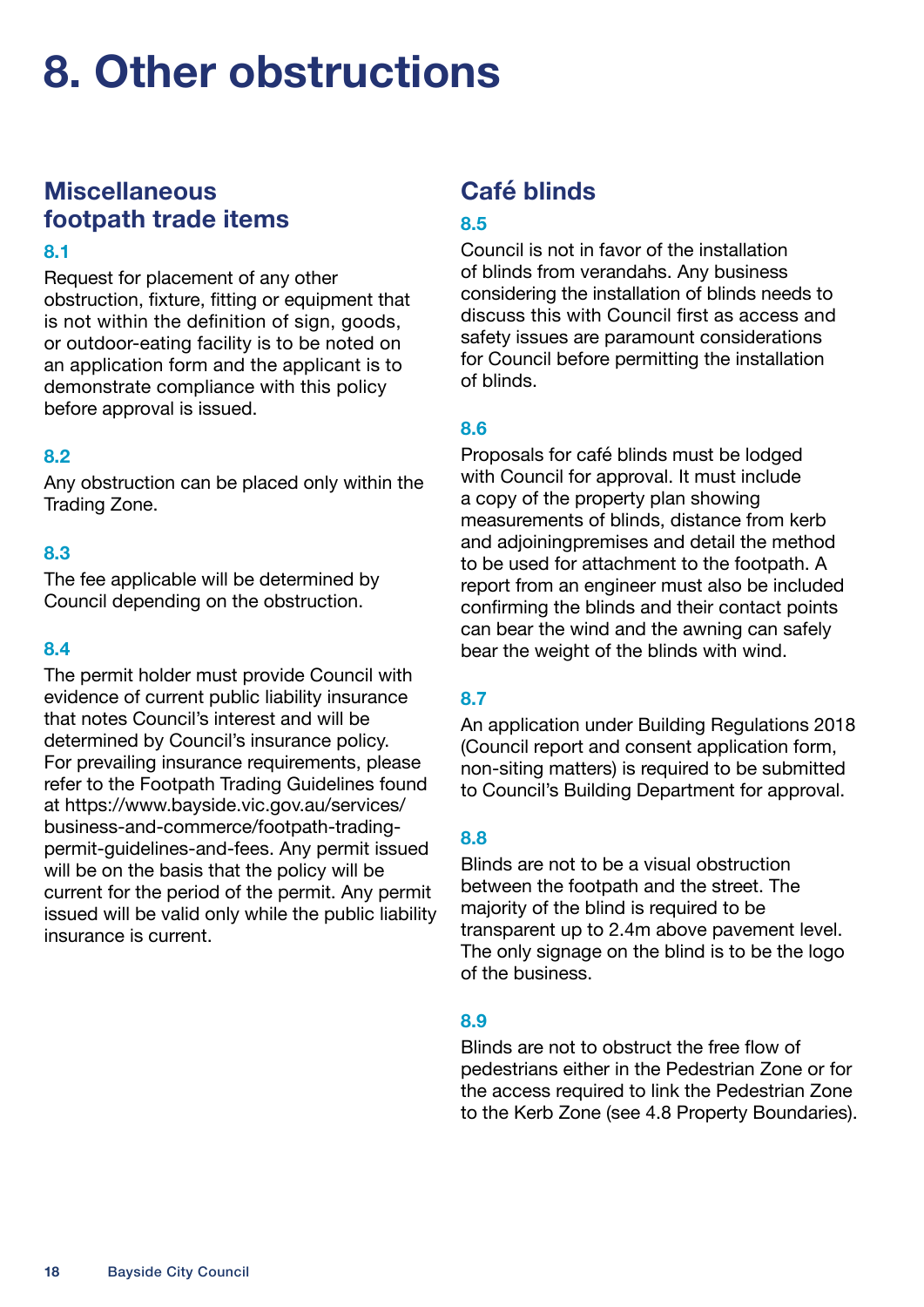#### **8.10**

Café blinds must be retracted at the close of business each evening.

#### **8.11**

Blinds must be installed to ensure fixings to verandas, buildings and pavement are adequate and structurally sound. The impact of wind loadings must also be assessed for compliance by Council's Building Department.

### **Temporary barbeques and sausage sizzles**

#### **8.12**

Barbeques and sausage sizzles may be allowed adjacent to a butcher shop for trade purposes (by the proprietor). Permission may be given for placement of a barbeque in the Trading Zone once a month.

#### **8.13**

Portable barbeques must be brought in during non-trading hours, Permanent barbeques are not permitted.

#### **8.14**

Barbeques and sausage sizzles may be allowed for charity and events adjacent a shop within the business zone or on Council-owned land. Permission must be obtained from the shop/business owner before an application is submitted. Permission may be given for placement of a barbeque in the Trading Zone. Council also has several permitted street stall sites for community or charitable organisations within Bayside City Council municipal boundaries.

#### **8.15**

Applications submitted for barbeques and sausage sizzles are referred to Council's Environmental Health Department for approval. Food-handling practices required by the Environmental Health Department are conditions of the permit.

#### **8.16**

The permit holder must provide Council with evidence of current public liability insurance that notes Council's interest and will be determined by Council's insurance policy.

For prevailing insurance requirements, please refer to the Footpath Trading Guidelines found at https://www.bayside.vic.gov.au/services/ business-and-commerce/footpath-tradingpermit-guidelines-and-fees. Any permit issued will be on the basis that the policy will be current for the period of the permit. Any permit issued will be valid only while the public liability insurance is current.

### **Technical standards for permanent screen structures**

Permanent glass screens and supporting structures may be allowed. The following standards apply to permanent screen structures:

#### **8.17**

Council is not in favor of the installation of railings or glass screens. Any business considering the installation of railings or glass screes needs to discuss this with Council first as access and safety issues are paramount considerations for Council before permitting the installation of such fixtures.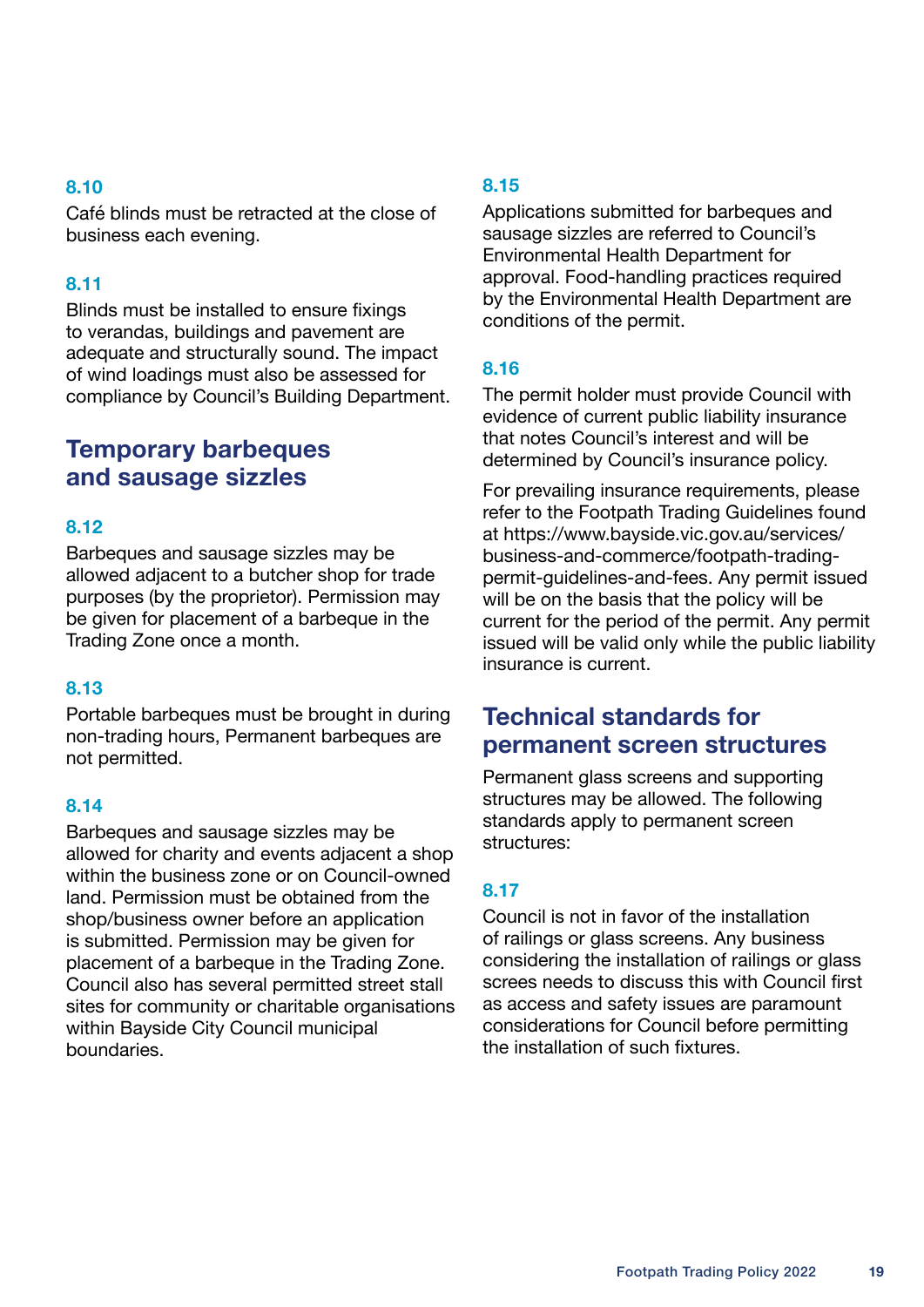#### **8.18**

Consent from Council's Building Department must be obtained before a local law permit application is submitted for permanent glass screens and supporting structures.

#### **8.19**

Screens are made of laminated glass to a maximum height of 1.5m with a minimum thickness of 10.38mm.

#### **8.20**

The screens will have a minimum clearance of 200mm from the footpath surface.

#### **8.21**

Screens will not have a return length of more than 2m.

#### **8.22**

Strength and fastening of glass screens must be certified by a structural engineer.

#### **8.23**

Glass may be frosted or have a screen print pattern to a height of 500mm above pavement level. Above 500mm the glass is to be clear.

#### **8.24**

A safety screen print pattern is to be visible at a height of approximately 700mm above pavement level.

#### **8.25**

No commercial advertising is permitted on the screens other than the name or logo of the café/restaurant.

#### **8.26**

Support poles to be a minimum 48mm diameter, made of extruded aluminium and finished in a clear anodised coating. Other colours are subject to approval. Non-standard fixtures and fittings will be considered by Council in conjunction with relevant adopted urban design policies.

#### **8.27**

The bases of screens are to be of cast aluminium and fastened so that the screen is positioned according to the siting requirements of this policy.

#### **8.28**

Design and construction of glass screens must conform to Australian Standards and Bayside City Council's recommendations.

#### **8.29**

Screens must be cleaned regularly and maintained by the operator of the premises. Screens are to be replaced within 24 hours of any damage that may cause risk to public safety, otherwise within one week of the damage occurring.

#### **8.30**

Graffiti is to be removed within 24 hours.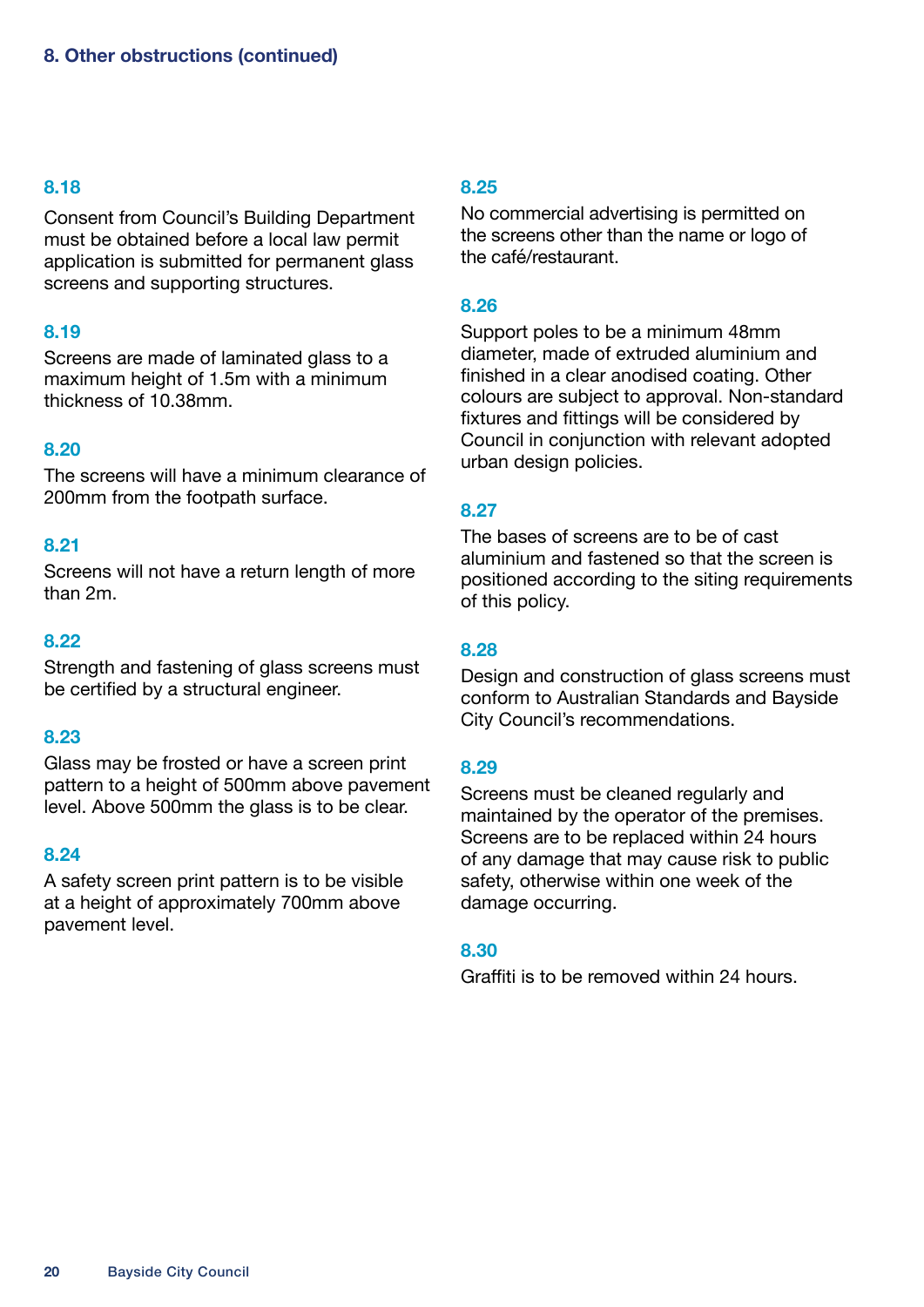

HA

Ò.

 $\overline{\mathcal{L}(\mathcal{E}_1)}$  $\epsilon_{\rm NL}$ 

 $\mathbb{R}$ 

 $0 - 0.0$ 

۹

TERS<sup>'</sup><br>FERS

W

四道

C

 $\bullet$ 

 $T\Box c$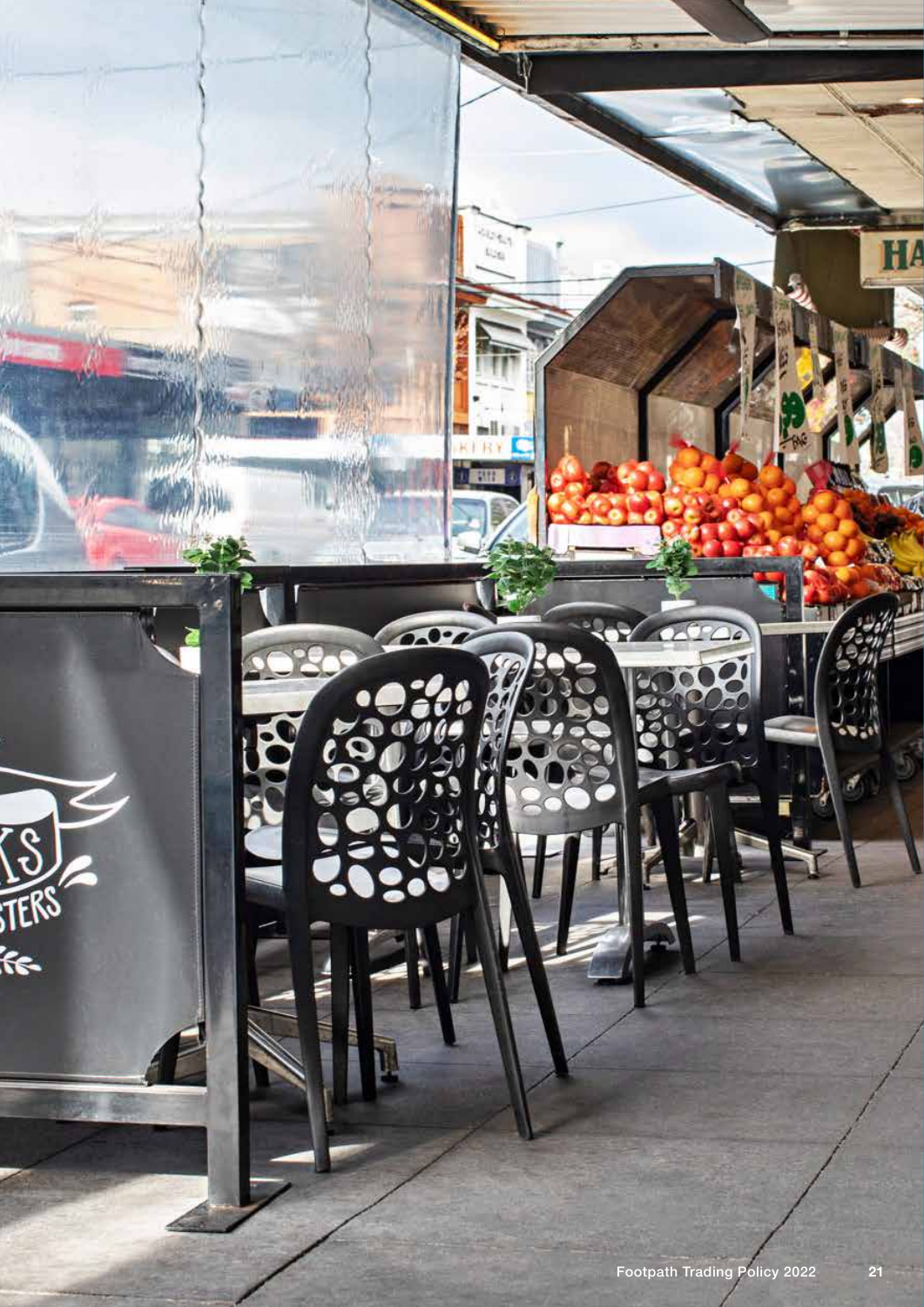# **9. General**

# **Maintenance of footpaths**

Bayside City Council manages the use of footpaths at all times and reserves the right to reclaim access to and remove all footpath trading from footpaths at any time for any purpose. Council endeavours to provide adequate notice to any licence-holder.

Except where permanent structures have been installed, Council will manage repairs and replacement of footpaths and Council furniture.

# **Activities of service authorities**

Council is not able to provide notification of actions of service authorities that may interrupt or affect the use of footpaths for trading activities. When Council is the authority required to carry out works, it will give notice to affected traders where possible.

Council will request that service authorities give adequate notice of street works, but is not able to guarantee the notice will be provided.

# **Compensation for loss of trade**

When a service authority is required to carry out work within the road reserve which necessitates the removal and/or alteration of footpath trading arrangements, no compensation will be payable for any loss of trade experienced during or after the works.

# **Inspection**

Council will regularly inspect areas that have been granted footpath trading.

Authorised officers can give direction to permit holders regarding compliance with the permit. Failure to respond to a lawful direction can result in enforcement. See section 13.

### **Revocation/suspension/ modification**

Council may at its discretion suspend, revoke, amend, relocate or modify any permit it issues.

If this action is taken, the permit holder or any other person will not be entitled to compensation or damages of any kind.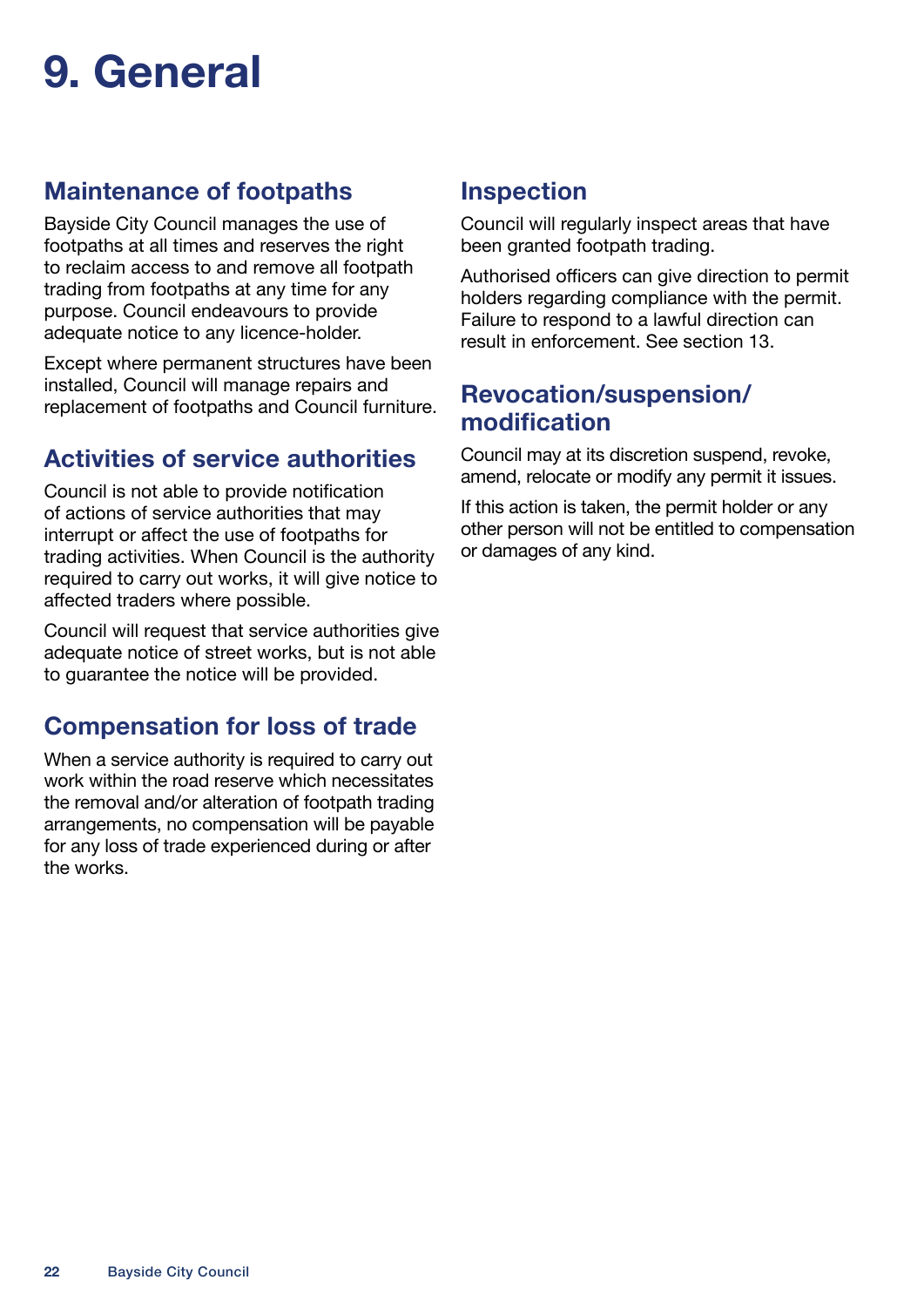# **10. Applying for a permit**

# **To obtain a permit, applicants must:**

#### **10.1**

Complete and sign an application for Footpath Trading Permit.

#### **10.2**

Provide a site plan drawn to scale that shows dimensions of proposed kerb café, goods display, etc.

#### **10.3**

Indicate setbacks from shop frontage, kerb and site boundaries, and existing elements, e.g., tree, light pole, rubbish bin, public transport shelters, etc. A separate fee will be charged for requests to relocate Council furniture, e.g., seats, rubbish bins, etc.

#### **10.4**

Provide a photograph(s) of the area at the front of the shop/premises where planning to locate the footpath trading activity.

#### **10.5**

Contact Council's responsible officer for any new applications for alfresco dining, to arrange a time for the site to be inspected.

#### **10.6**

Provide a Certificate of Currency for a public liability insurance policy that covers death or injury of any person or damage to any property that could arise from the display that will be authorised by the permit. The certificate is to list:

#### **10.7**

Bayside City Council as an interested party,

#### **10.8**

Public liability insurance consistent with minimum requirement determined by Council's insurance policy<sup>1</sup>.

#### **10.9**

The insured (including situation of risk),

#### **10.10**

The company insuring you,

#### **10.11**

Expiry date,

#### **10.12**

Policy number.

#### **10.13**

Indemnity in a form similar to Appendix 2.

1 For prevailing insurance requirements, please refer to the Footpath Trading Guidelines found at https://www.bayside.vic.gov.au/services/business-andcommerce/footpath-trading-permit-guidelines-and-fees.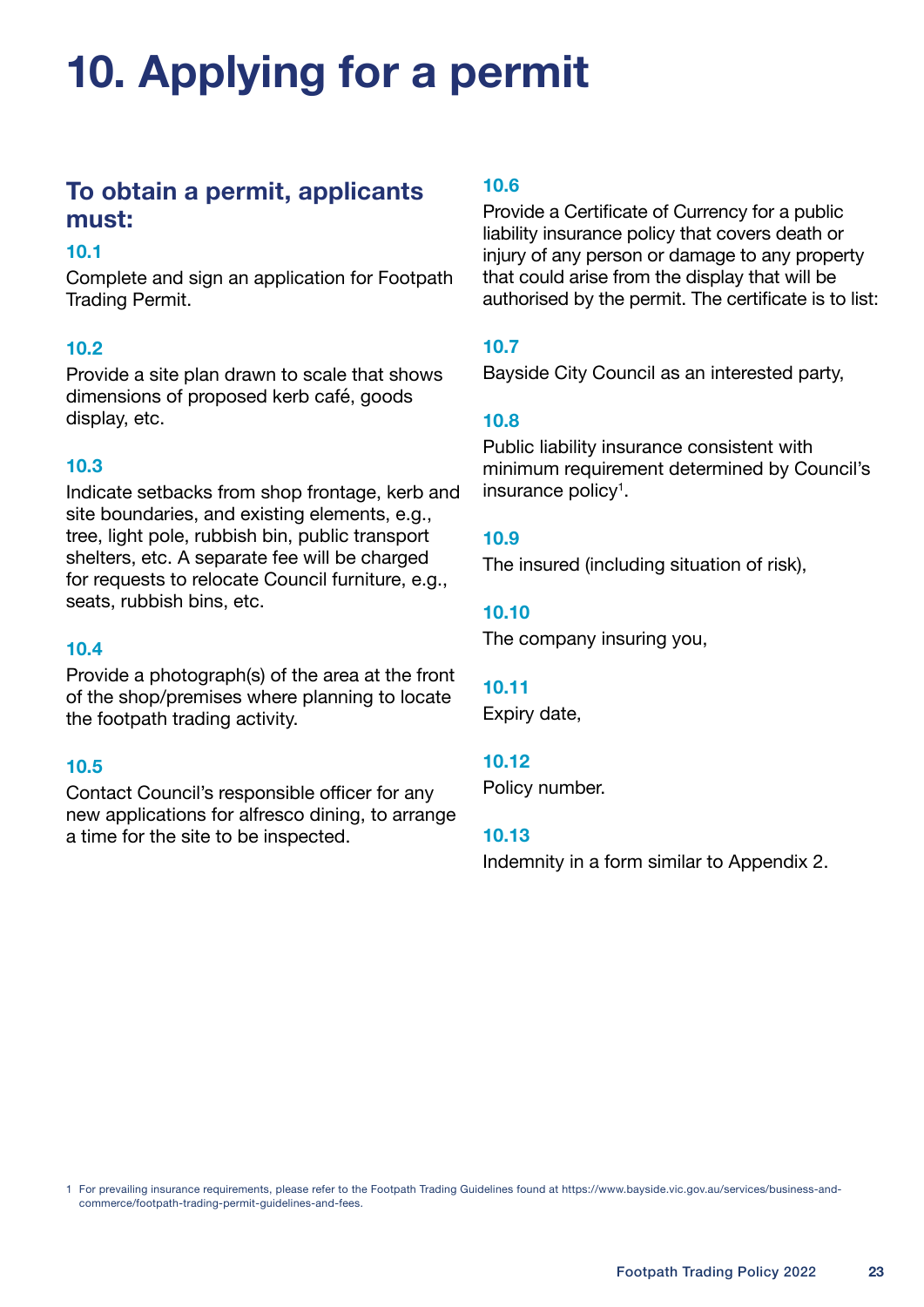### **Transfer of permit**

A permit cannot be transferred without prior written approval from Bayside City Council.

#### **10.14**

A permit can be transferred from one proprietor to another, provided that the address of the premises is the same and there is no change to the approved permit. The new owner is required to complete an application form, signed indemnity, and provide a Certificate of Currency. The new owner is responsible for outstanding fees in relation to the permit and any monies that have been paid for the permit are to be reconciled between the vendor and purchaser at the time of settlement. A permit cannot be transferred without prior written approval from Bayside City Council.

### **Decision guidelines**

#### **10.15**

Council reserves the right to reject any application made for footpath trading.

#### **10.16**

In addition to matters set out above, when considering whether to grant a permit for an outdoor eating facility, Council considers:

- a) how the proposal meets the general and specific principles of this policy
- b) effect on pedestrian flow and safety
- c) impact on the appearance of the street and its surroundings
- d) design and standard of any permanent structures proposed
- e) any effects on general trading within the area
- f) any possible effects to nearby residential properties
- g) hours of operation of the facility/use, and how it relates to the use of the adjacent land
- h) whether approval has been granted for advertising or other forms of trading activities for the premises
- i) the effect on vehicle flow and traffic safety
- j) whether it is complementary to the business plan for the activity centre
- k) whether it complements Council's policy for the activity centre or precinct
- l) whether the conditions of any previous approval have been complied with
- m) whether the proposal will under any circumstances be detrimental to the amenity of the area, including residential amenity.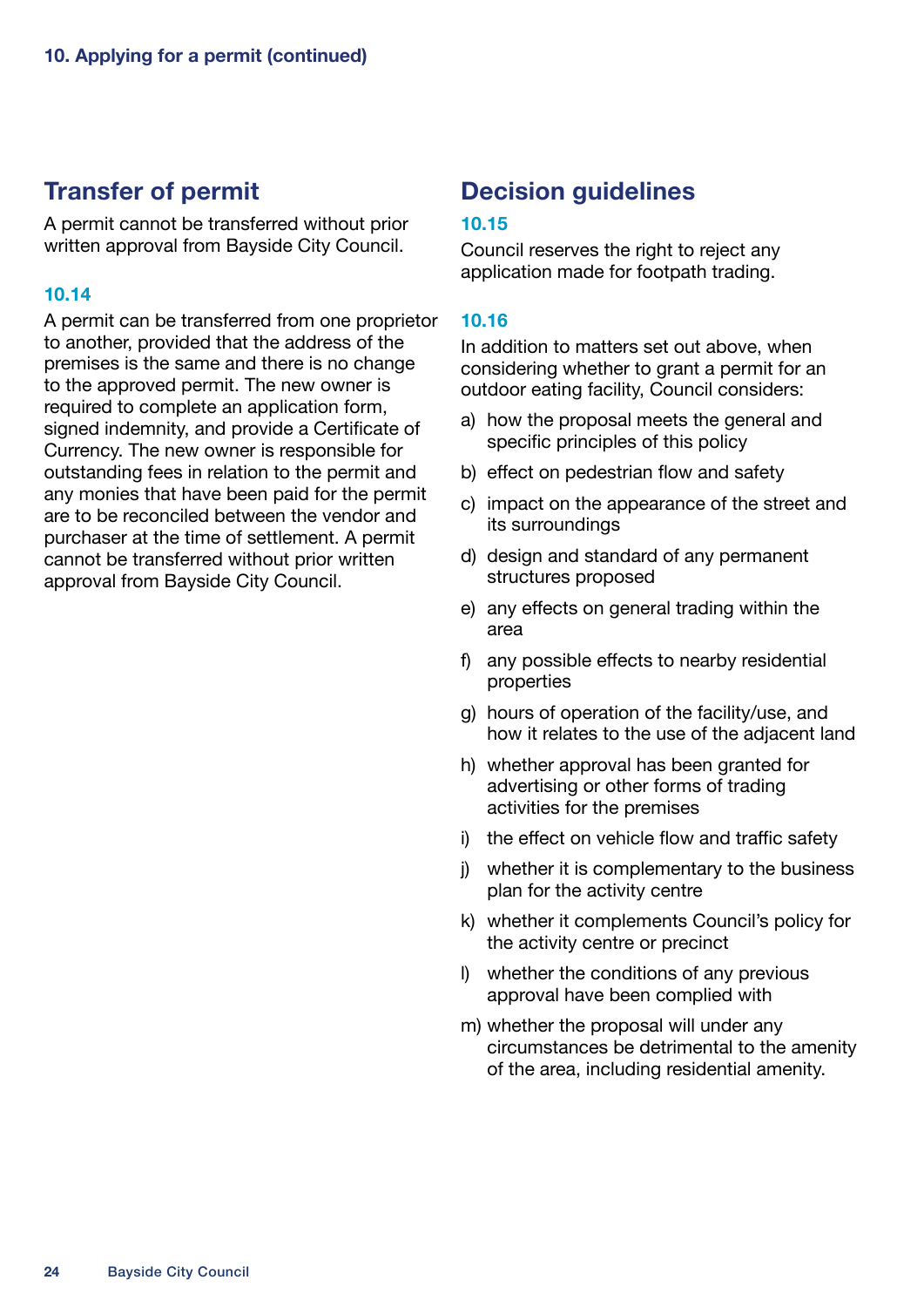# **11. Fees and period of permits**

#### **11.1**

Bayside City Council sets its fees and charges each year as part of its budget/estimate process.

#### **11.2**

Fees are charged on a pro-rata basis.

#### **11.3**

The current fees are available on request.

#### **11.4**

Businesses and permit applicants should note that permanent structures have a fee other than those for non-permanent footpath trading activities.

#### **11.5**

Unless otherwise specified on the permit, a permit will expire on 31 August each year except in those instances when it is withdrawn or revoked by an Authorised Officer prior to the expiry date.

#### **11.6**

A permit will be invalid if the permit holder fails to maintain public liability insurance, in accordance with this policy.

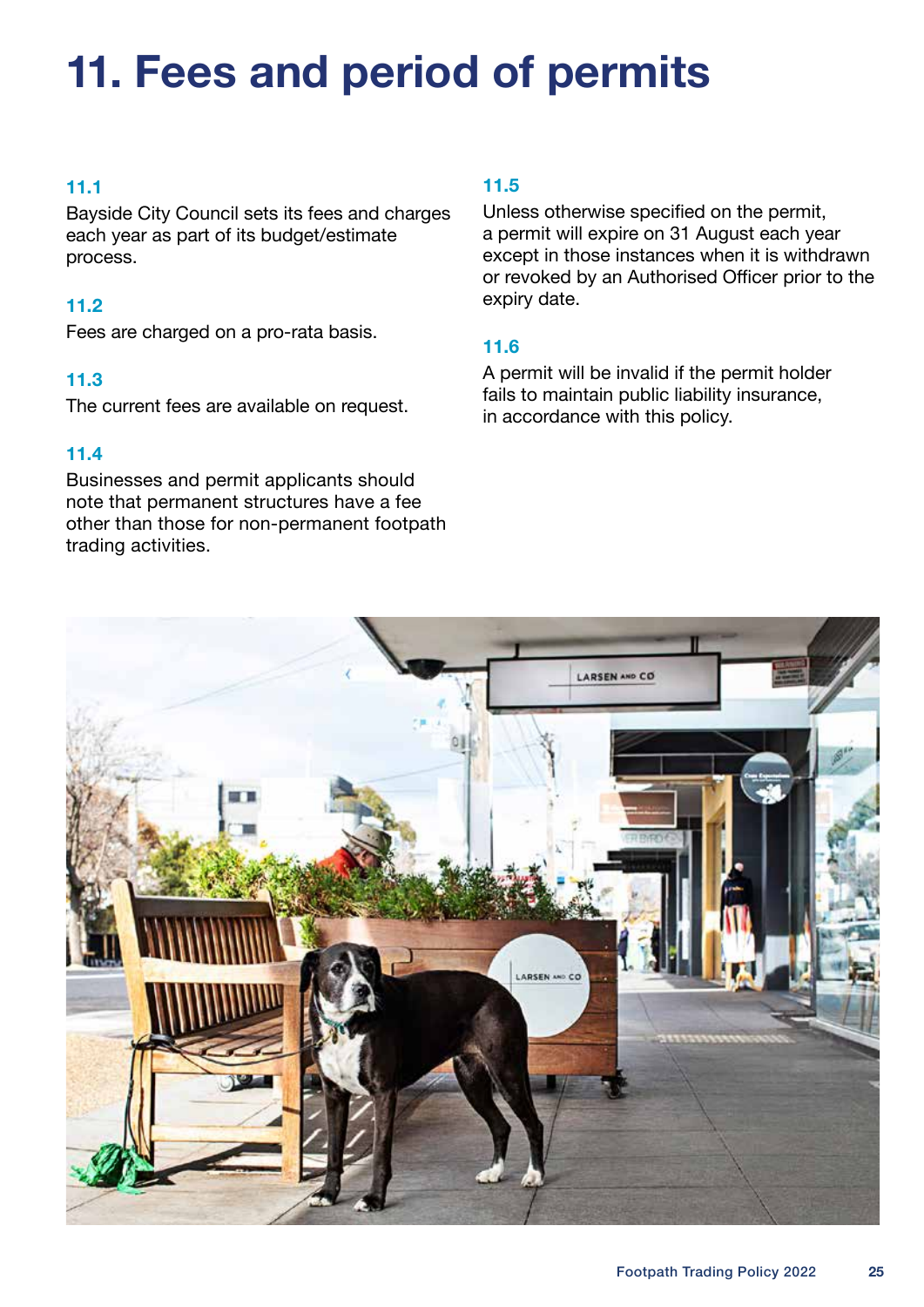# **12. Refunds 13. Enforcement**

#### **12.1**

No refunds on new applications/transfer fees

#### **12.2**

A pro-rata refund will be given in accordance with Councils Fees and Charges (less administration fee) if a permit is forfeited.

#### **13.1**

If a local law, the Footpath Trading Policy, or specific permit condition is breached, Council may issue:

- a) a verbal warning
- b) a Notice to Comply a first and final written warning with time limit for compliance
- c) an infringement notice a fine for noncompliance with the Notice to Comply
- d) further fines or permit suspensions for a minimum period of three months and/or prosecution.

#### **13.2**

Council may impound any items on the footpath that do not comply with local laws, this policy, or any conditions placed on a permit. See Appendix 3 for procedures for the impounding of outdoor trading items.

#### **13.3**

Incidents of noncompliance are noted on a business's file and taken into consideration when determining penalties for additional/future breaches of compliance.

#### **13.4**

Second and subsequent fines will be issued without warning for further acts of noncompliance.

#### **13.5**

Incidents of noncompliance are taken into consideration when requests to modify a permit are submitted.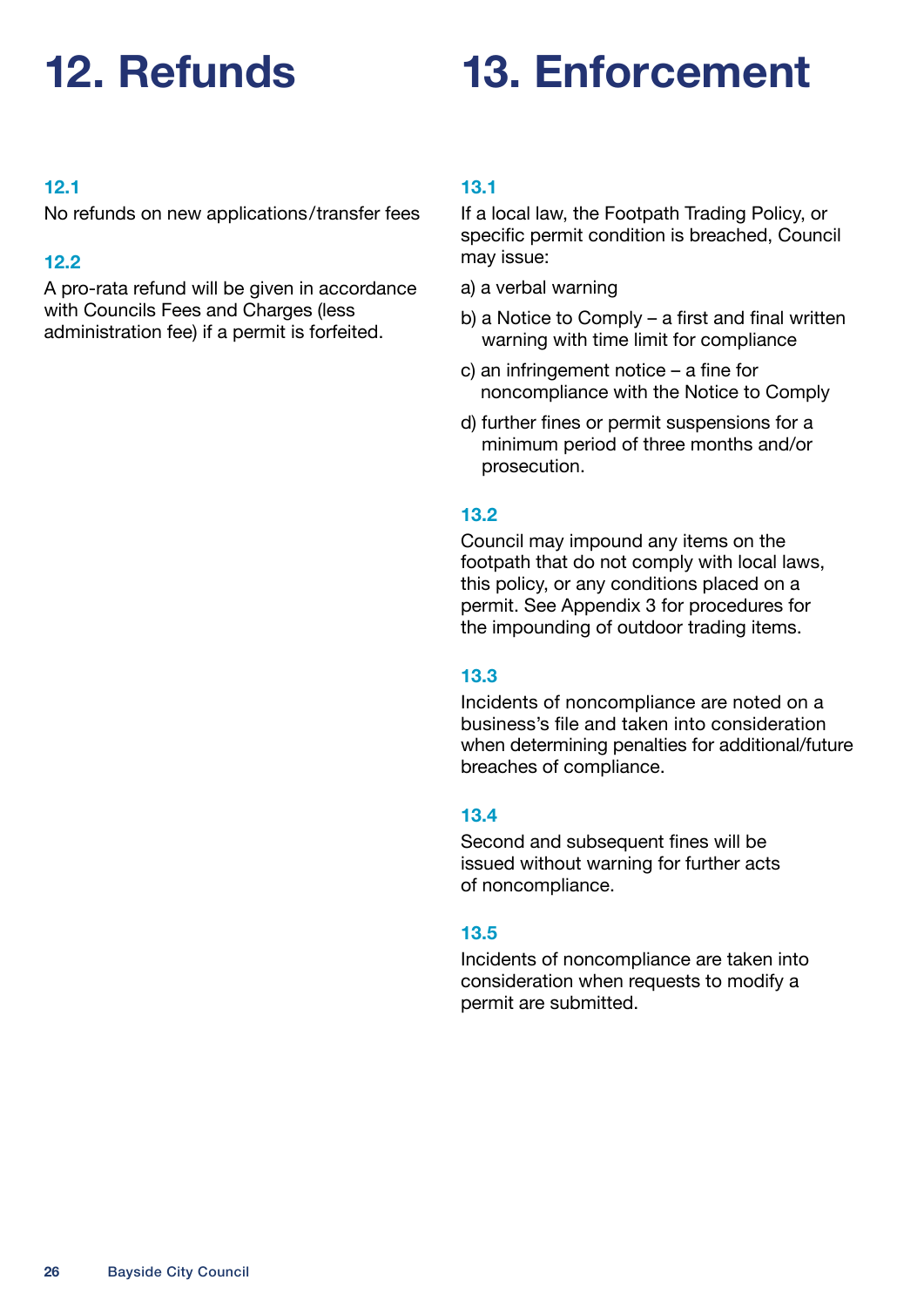# **Appendix 1**

### **Pedestrian safety and all-abilities access**

Pedestrian safety and all-abilities access are paramount concerns in the responsible management of footpath trading.

There must be sufficient space in the Pedestrian Zone for pedestrians to walk past in both directions, and there should be no sharp or otherwise dangerous objects which they can catch themselves on.

It is equally important that businesses have a system in place to manage any spills in the Pedestrian Zone.

Footpaths are subject to Section 23 of the *Disability Discrimination Act 1992* (Cth)2 . This means that it is unlawful to discriminate against a person by restricting access. One of the examples provided on the Australian Human Rights Commission website of such discrimination is:

*A business operating on the footpath in a way that causes a barrier to access*<sup>3</sup> .

However within (https://humanrights.gov.au/ our-work/disability-rights/frequently-askedquestions-access-premises#footpath) the answer to the question 'What is an acceptable footpath?' included the following:

'*Public footpaths do not have a building classification, so while they are covered by the definition of "premises" they are not subject to the Premises Standards, but remain subject to the general non-discrimination provisions of the DDA.*

*This means that there is no mandatory minimum technical compliance standard under the DDA that can be referred to in relation to footpaths.*'

The Commission's website notes that while there is no adopted standard to ensure that a footpath trading arrangement meets the requirements of section 23, it considers best practice to be the advice in Australian Standard 1428.2, which shows that

*…the minimum width required for 2 people using wheelchairs to pass each other is 1.8m4* .

The Commission further recommends that footpaths should -

*Have a Pedestrian Zone with a minimum clear width of 1.8 metres at the narrowest point and a minimum clear height of 2 metres with nothing encroaching into that envelope*<sup>5</sup> .

*In addition the Commission is of the view that the continuous accessible path of travel should extend from the property line with no obstructions or projections in order to provide the best possible guidance line for all users including people with a vision impairment*<sup>6</sup> .

However the commission also says that

'*In providing this advice the Commission is not saying that compliance with the DDA can only be achieved by providing footpaths this wide, but rather a footpath of this minimum width would provide amenity for all users, especially in areas of high pedestrian traffic, such as High Street shopping areas.*

*The Commission notes, however, that topographical issues, historical practices and local conditions will affect the capacity of local government authorities to achieve this level of good practice in all circumstances.*'

These considerations have directly informed Council's footpath zones.

<sup>2</sup> https://www.humanrights.gov.au/our-work/disability-rights/frequently-asked-questions-access-premises#footpath

<sup>3</sup> https://www.humanrights.gov.au/our-work/disability-rights/frequently-asked-questions-access-premises#footpath

<sup>4</sup> https://www.humanrights.gov.au/our-work/disability-rights/frequently-asked-questions-access-premises#footpath

<sup>5</sup> https://www.humanrights.gov.au/our-work/disability-rights/frequently-asked-questions-access-premises#footpath

<sup>6</sup> https://www.humanrights.gov.au/our-work/disability-rights/frequently-asked-questions-access-premises#footpath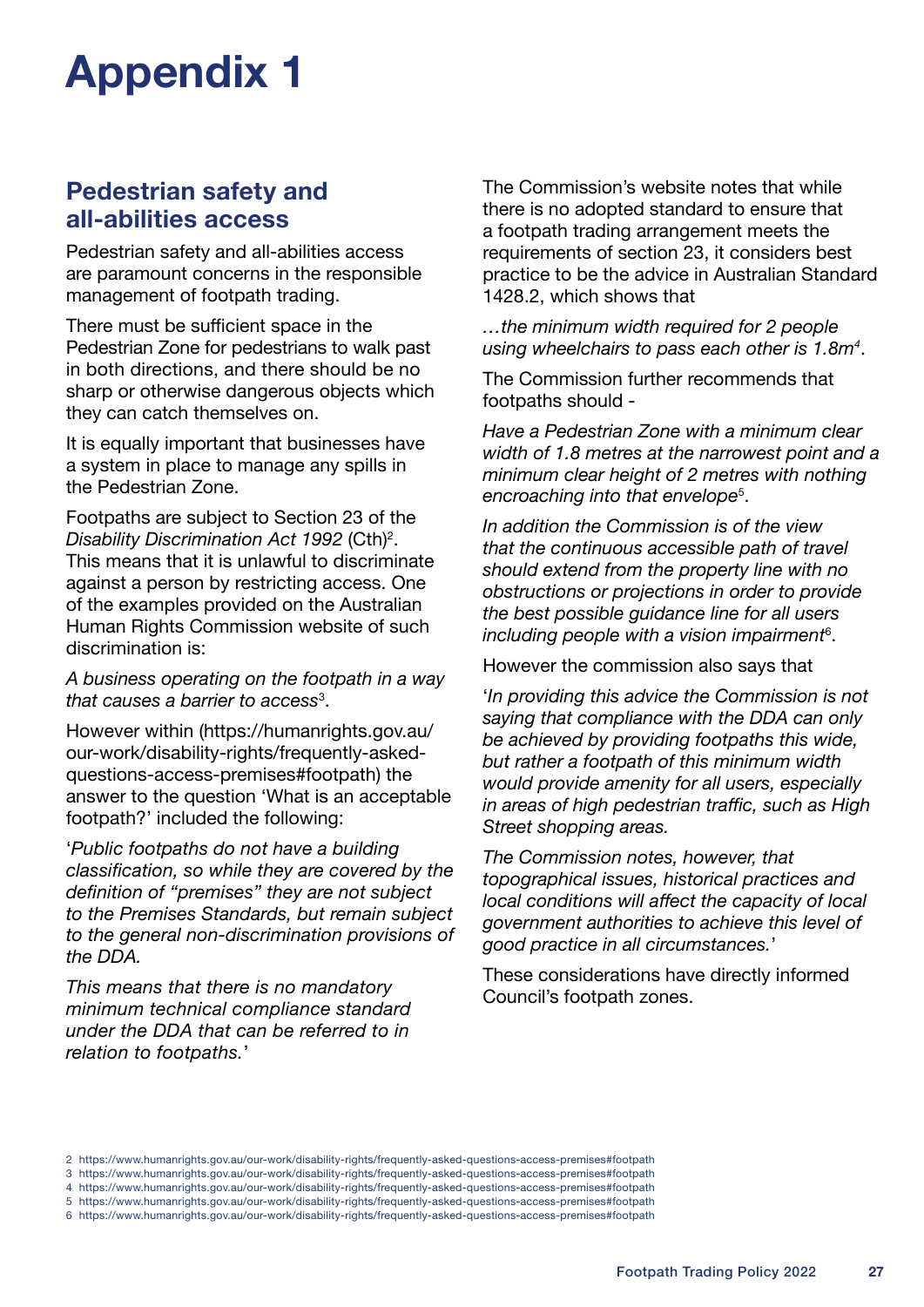

# **Form of Indemnity**

**Companies and Incorporated Associations**

**This is a legally binding agreement.**

This Indemnity is between **BAYSIDE CITY COUNCIL (Council)** and the company or incorporated association named

**(Organisation)**.

It arises out of a proposal by Council to issue a permit to the Organisation under Council's Neighbourhood Amenity Local Law 2021 – Part 4 Business & Asset Protection.

The Organisation agrees that, in exchange for Council's issue of the permit under the Local Law, it will indemnify Council and keep Council indemnified against any and all liability (including liability due to negligence) and any and all direct or indirect loss, damage, costs and expenses, incurred by Council which arises out of anything done or omitted to be done by the Organisation in or on the area which is the subject of the permit, except to the extent that such liability, loss, damage, costs or expenses was caused or contributed to by a negligent, unlawful, wilful or fraudulent act or omission of the Council.

#### SIGNED SEALED AND DELIVERED by

**(insert name)**

for and on behalf of the Organisation in the presence of:

**(Witness)**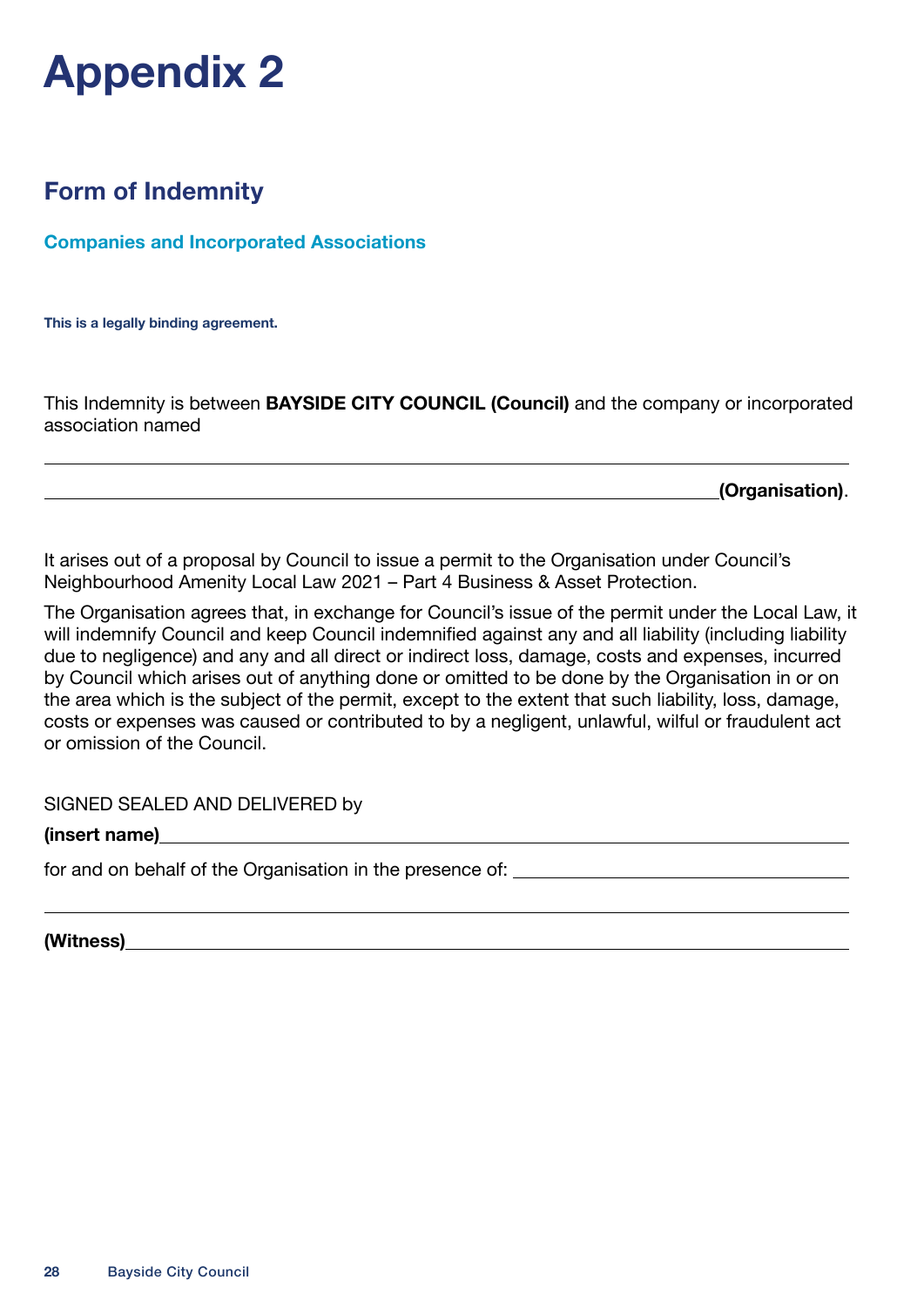# **Form of Indemnity**

**Individuals**

**(Date)**

**This is a legally binding agreement.**

|  | (Name of Guarantor)    |
|--|------------------------|
|  | (Address)              |
|  | (Occupation)           |
|  | (Name of Organisation) |

It is between **BAYSIDE CITY COUNCIL (Council)** and the person named above **(Guarantor)**. It arises out of an indemnity given by the company or incorporated association named above **(Organisation)** concerning the proposed issue of a permit to the Organisation under Council's Neighbourhood Amenity Local Law 2021 – Part 4 Business & Asset Protection.

The Guarantor agrees that, in exchange for Council issuing the permit under the Local Law, the Guarantor will pay and make good to Council on demand any loss, damage, costs and expenses incurred by Council as a result of the Organisation's refusal or failure to honour the indemnity given by it.

The Guarantor further agrees that any negligence or tolerance by Council in attempting to obtain payment or enforce the performance of the Organisation's indemnity will not release or, in any way affect, the Guarantor's liability under this agreement.

Finally, the Guarantor agrees that the guarantee given under this agreement is a continuing guarantee and that the Guarantor's liability will not be affected by any indulgence shown to the Organisation by Council.

| SIGNED SEALED AND DELIVERED by |  |
|--------------------------------|--|
|                                |  |
|                                |  |
|                                |  |
| (Date)                         |  |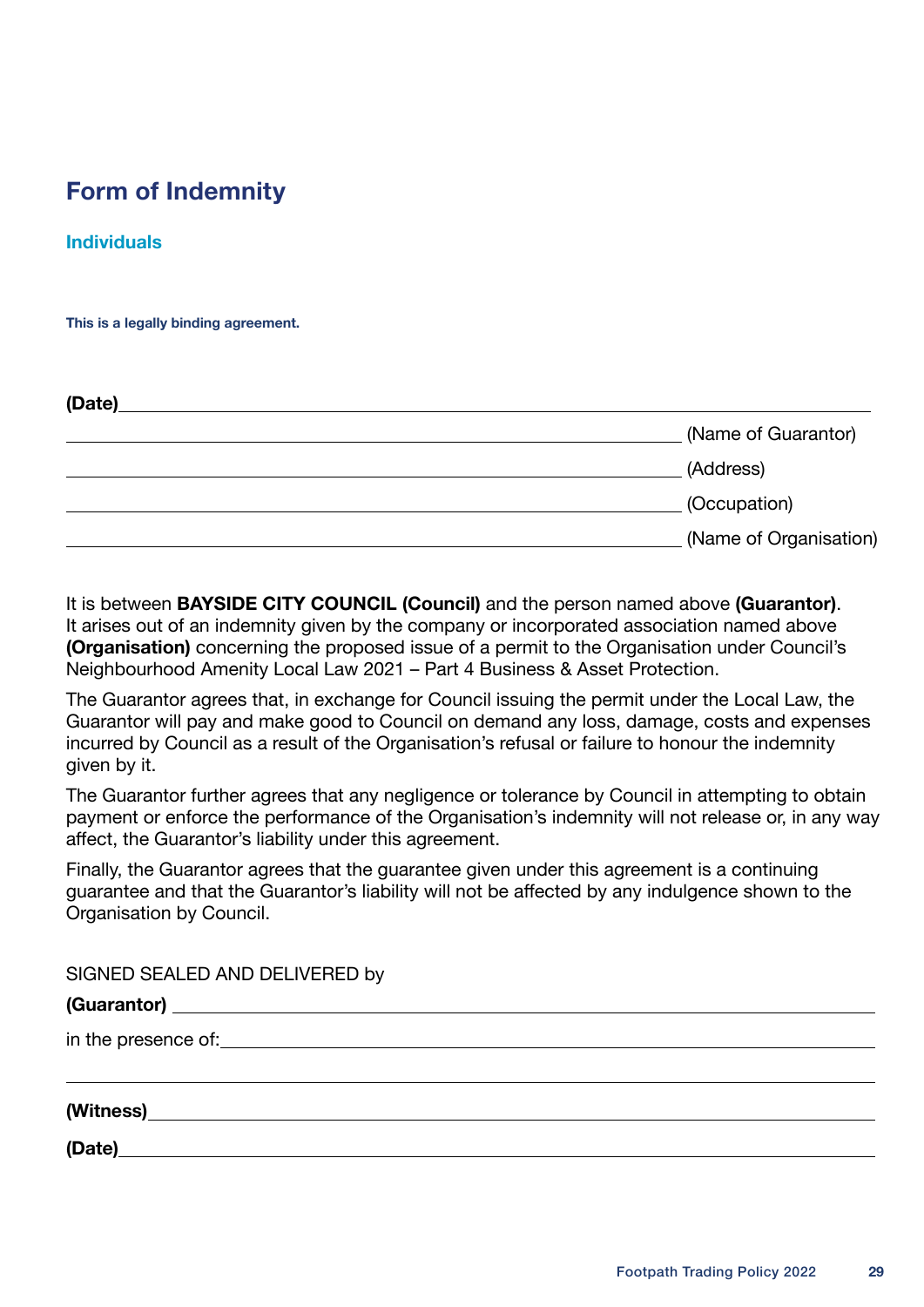# **Appendix 3**

# **Impoundment**